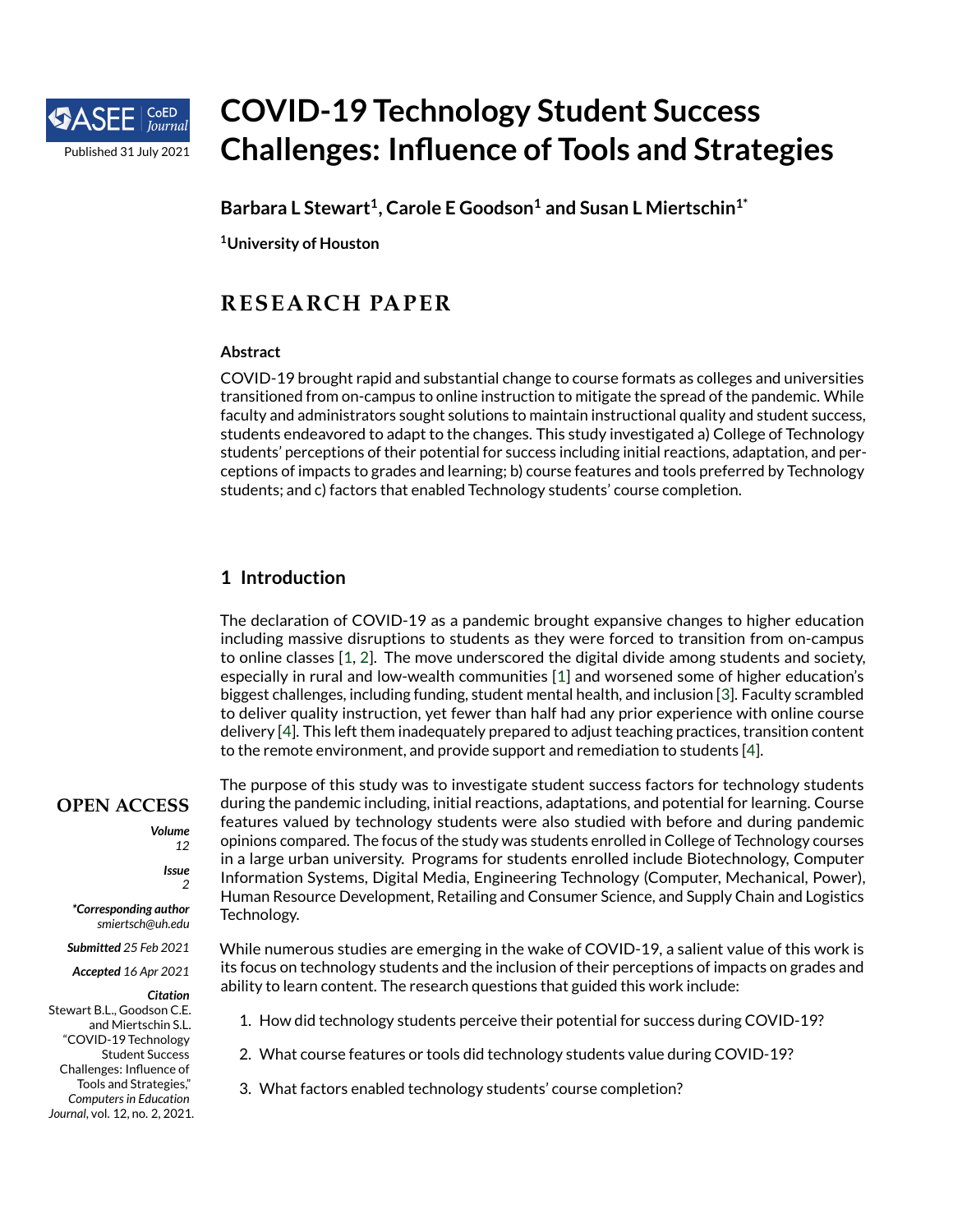# **2 Review of Literature and Background**

#### **2.1 Student Perceptions of Success Potential**

In the early years of online education, [\[5\]](#page-22-4) and [\[6\]](#page-22-5) expressed recognition that learning can be successfully mediated by technology. Now, years later as the pandemic forced extended use of technologies for learning, both positive and negative results ensued. While examining students' experiences resulting from the abrupt transition to online courses in 2020, one study of 1300 students reported that more than 75 percent of students did not think they were getting a quality learning experience [\[7\]](#page-22-6). Another project stated that 67 percent of the surveyed students (14,000) said they did not find online classes as effective as in-person ones [\[7\]](#page-22-6). Students reported being unimpressed by the caliber of education they were receiving [\[8\]](#page-22-7). Others, dissatisfied by their experience, sought tuition refunds [\[7\]](#page-22-6) as classes were being taught almost entirely through recorded videos without live lectures or discussions, yielding experience that was not equivalent to what they would have received on campus [\[8\]](#page-22-7). While prior to the pandemic, students rated overall learning experiences as 4.47 on a five-point scale, in March 2020 at the start of campus shut-downs, student ratings dropped to 3.11 with an increase to 3.67 by May [\[9\]](#page-22-8).

Yet, while some students felt they were not learning nor being challenged [\[10\]](#page-22-9), student reactions were varied. At the onset of the transition to online courses, 24% reported feeling nervous. By May only 6% were nervous, and eventually 28% felt "okay" with remote instruction while 20% felt "resigned" to it [\[9\]](#page-22-8). These relatively low percentages for "okay" and "resigned" have implications for educators. Positive responses included that online learning provided opportunities to develop greater understanding of topics by reviewing available resources or recorded lectures, and that online learning gave students more freedom with their schedules [\[9\]](#page-22-8).

As part of the foundation for academic success, it is noted that students' personal lives were in upheaval. Pandemic related influences included family responsibilities, especially balancing parental and family duties with schoolwork [\[11](#page-22-10)[–15\]](#page-22-11); financial hardships and stress due to job loss or wage reductions for self or family members [\[14,](#page-22-12) [16–](#page-22-13)[18\]](#page-23-0); food insecurities [\[12,](#page-22-14) [14,](#page-22-12) [16,](#page-22-13) [18\]](#page-23-0); housing concerns [\[12,](#page-22-14) [14,](#page-22-12) [15,](#page-22-11) [17–](#page-23-1)[19\]](#page-23-2); mental and physical health [\[17\]](#page-23-1); isolation [\[8,](#page-22-7) [20,](#page-23-3) [21\]](#page-23-4); and technology access [\[1,](#page-22-0) [14\]](#page-22-12).

## **2.2 Academic Continuity**

For some students, the harsh realities related to pandemic induced changes meant reconsideration of academic goals and progression toward degrees. More than 13.3 million college students worried about factors related to their financial future including extreme economic uncertainty, rising student debt balances, and a deteriorating job market [\[22\]](#page-23-5). Seventy percent of students believed the pandemic made it harder to get a job [\[22\]](#page-23-5). Thus, economic instability and uncertainty forced many students to delay or discontinue their education as the only viable option in their struggle to care for families and cover costs associated with obtaining their degree [\[17\]](#page-23-1).

Common threads in both popular and education-focused literature about pandemic effects were the surge of interest in gap years where students engage in another activity for a year before college [\[10,](#page-22-9) [23–](#page-23-6)[25\]](#page-23-7), deferring enrollment [\[25–](#page-23-7)[27\]](#page-23-8) , and returning or staying at home to attend community college [\[24,](#page-23-9) [25,](#page-23-7) [27,](#page-23-8) [28\]](#page-23-10). While research indicated that students who delay enrollment, study part-time, or start at a community college are less likely to graduate from college than those who enroll in a four-year college immediately after high school and attend full-time [\[24\]](#page-23-9), necessity called for other student options. By April 2020, one in six high school senior students who planned to attend a 4-year college full-time in fall of 2020 no longer planned to do so [\[24\]](#page-23-9). Similarly, a National Society of High School Scholars survey, also in April 2020, reported that 32% of students said they wouldn't go to college in fall of 2020 if classes were only online [\[29\]](#page-23-11), and a second April study reported that 26% of college students said they were unlikely to return to their current college or university for the fall [\[27\]](#page-23-8).

The option for students to choose community college rather than 4-year college enrollment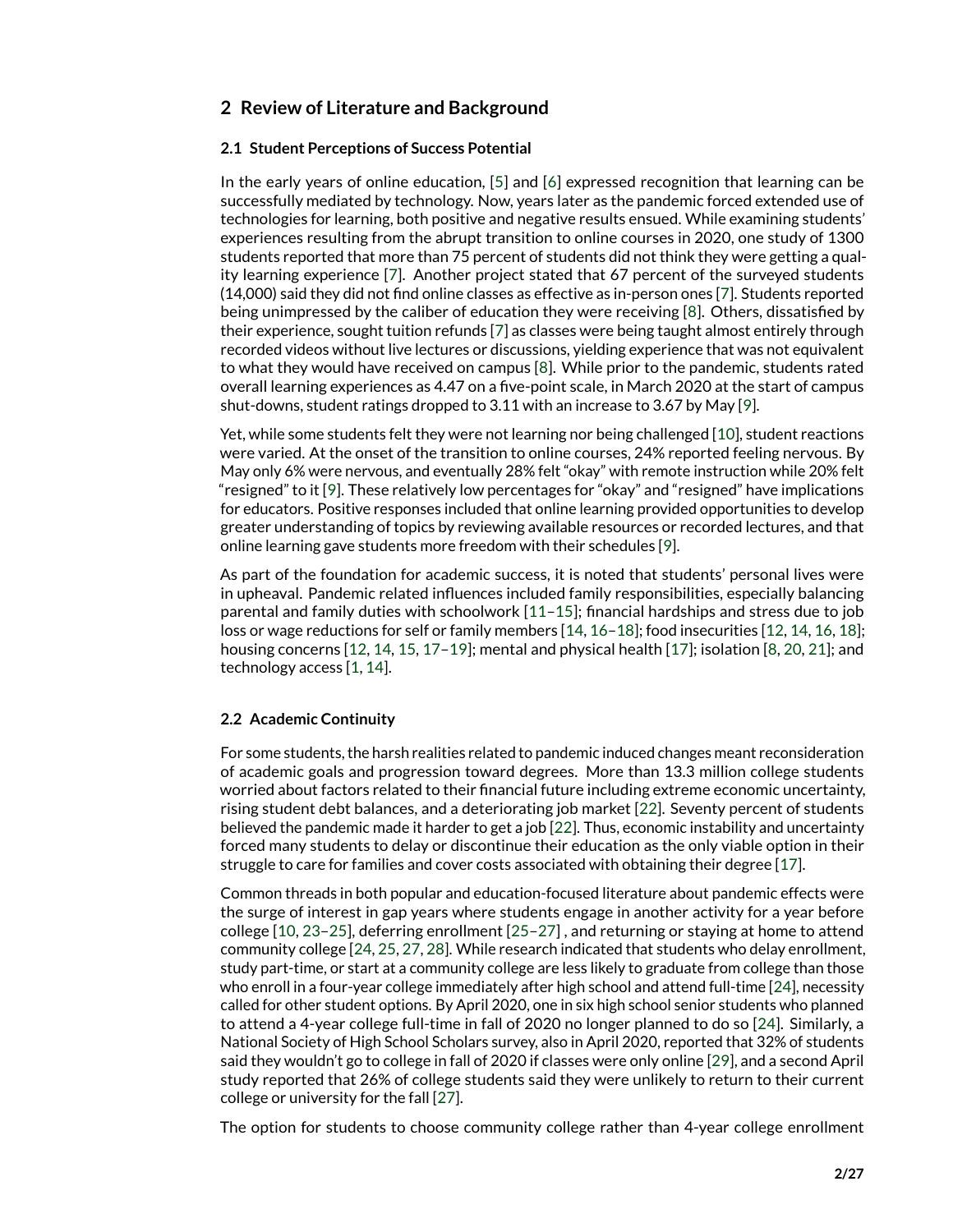included both high school students who decided to begin college at community college rather than a 4-year school as planned [\[10\]](#page-22-9) and college and university students opting to return home to study [\[24,](#page-23-9) [25\]](#page-23-7). Surveyed parents, too, were dubious of paying full tuition rates for online-only education, with 52% wanting their high school seniors to now enroll in colleges close to home, 56% advocating with their student for a delayed start of January 2021, and 46% supporting attendance at lower cost schools, including community colleges, and then transferring later [\[27\]](#page-23-8). Indeed, 10% of seniors who planned to attend 4-year colleges made alternate plans with nearly half planning to enroll at community colleges [\[10\]](#page-22-9). Thus, COVID-19 was seen to have substantial impacts on the continuity of students' academic progress as thousands reconsidered their college plans [\[24\]](#page-23-9).

Many of the results reported here were not the result of formal and rigorous clinical trials, but were results reported through mainstream media channels for established organizations. This is consistent with the nature of the sudden onset of the pandemic and subsequent reactive remediation for its impacts. Further, the survey results cited were addressed to large numbers of students enrolled in higher education, which attests to their usefulness as information sources. What is lacking is a focus on the technology education subset of higher education.

#### **2.3 Course Features**

Previous work by the research team revealed that technology students vary in their preferences and use for online instructional tools and course features [\[30](#page-23-12)[–41\]](#page-24-0). Other researchers also found variation in student preferences. Saeed, Yang, and Sinnappan [\[42\]](#page-24-1) focused their early study of student preferences for instructional strategies on students' learning styles, especially in the use of emerging web technologies. Watson, Bishop, and Ferdinand-James [\[43\]](#page-24-2) ranked course feature preferences as responsiveness to students, engagement with students, prompt feedback, communication among students and instructor, clear expectations, learning guidance, organized courses, meaningful coursework, offering synchronous sessions, and use various instructional methods. Mann and Henneberry [\[44\]](#page-24-3) focused on student-content, student-instructor, and studentstudent preferences. Yu [\[45\]](#page-24-4) found flexible schedules and instant access to be the best course features for students.

Through research during the pandemic, students expressed their reaction to the value of course features related to their transition to online instruction, and the features fell into two categories: technology-based and human-based. Students reacted strongly to the efforts of faculty to create online course delivery modes in as little as eight days [\[7\]](#page-22-6), often with the assistance of commercial providers of education technology who offered products and services free or with steep discounts anticipating later sales [\[7\]](#page-22-6). While most experienced the transition without advance preparation, Alqahtani and Rajkhan [\[46\]](#page-24-5), in research assessing critical success factors during the pandemic, reported that the readiness of faculty was highly critical. In some cases. Emergency financial aid was available from the Higher Education Emergency Relief Fund (HEEFR) of the CARES Act to enable universities to purchase new technologies including student laptops, hotspots, and other tech tools [\[1\]](#page-22-0). As a result, students said 69% of campus administrations and 78% of professors had been supportive during the pandemic [\[17\]](#page-23-1).

#### **2.4 Technology-Based Course Features**

On the technology side, students concluded that their forced experience with online learning meant that everyone needed to become more "tech savvy" [\[9\]](#page-22-8). Alqahtani and Rajkhan's [\[46\]](#page-24-5) study found the most influential factors for E-learning during COVID-19 to be technology management; support for technology; increased student awareness for use of E-learning systems; and demanding a high level of information technology use from instructors, students, and universities. [\[9\]](#page-22-8) also reported that ninety-six percent of students used their desktop or laptop for coursework while only 14% worked using a mobile device. Courses relied heavily on video conferencing applications [\[9\]](#page-22-8). Tools noted as beneficial included Zoom for lectures and classroom interactions through breakout rooms and Google Docs & Google Slides for collaboration [\[9\]](#page-22-8). Students felt that video chats were, or felt like, more work than in person discussions, and that these modes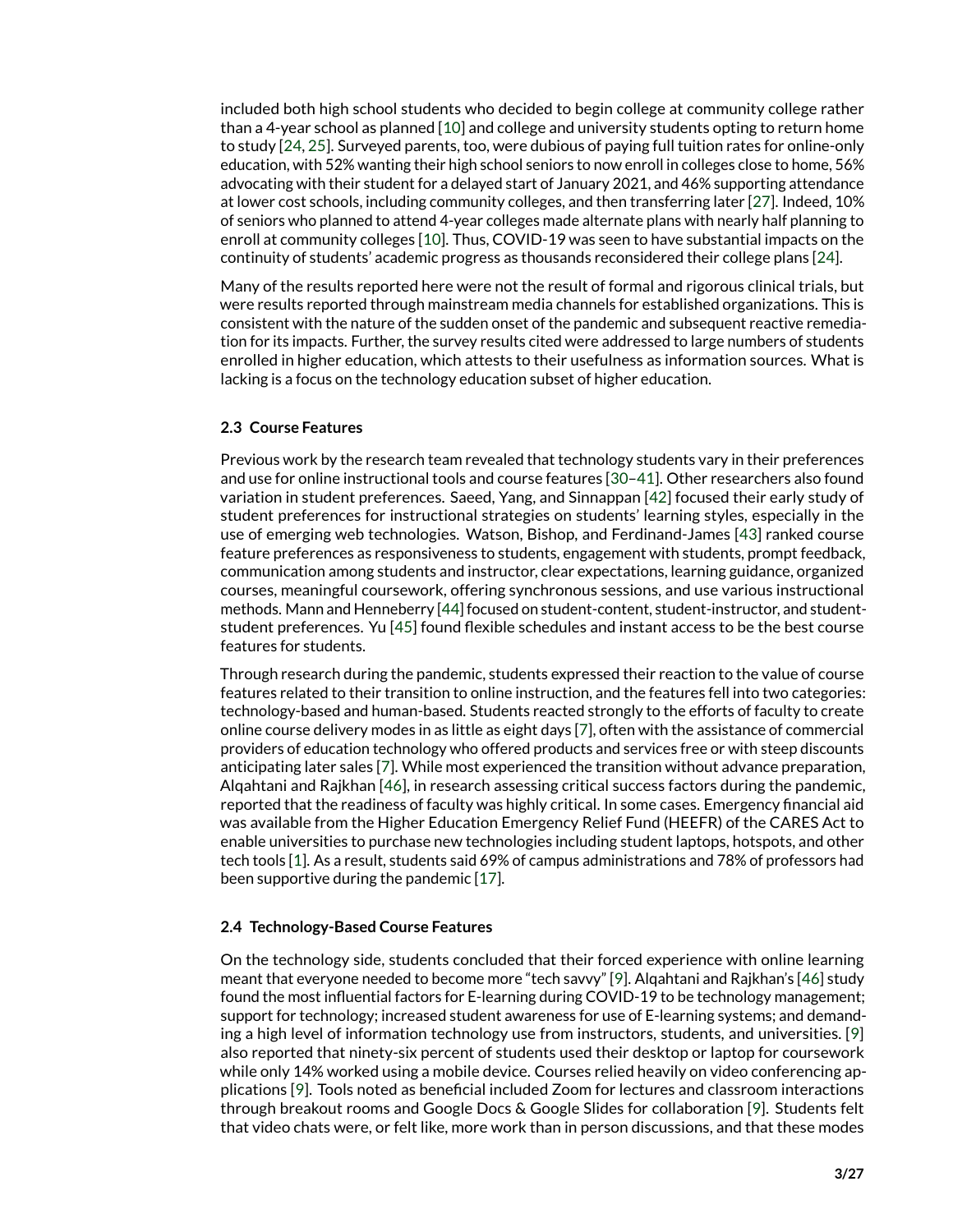of communication without the social cues available in face-to-face interactions were problematic [\[19\]](#page-23-2). Zoom fatigue was real [\[47\]](#page-25-0). Interestingly, in some cases, the use of video communications provided an unsettling glimpse of the personal lives of individuals as sessions captured home environments [\[19\]](#page-23-2).

Yet, course designs were also reported to mitigate some of the negative aspects of technologybased instruction and accentuate the positives. Students expressed that technology added personal touches via online chat groups and virtual office hours [\[48\]](#page-25-1). Online material could be produced and delivered in shorter segments of 10 to 15 minutes to retain student attention [\[48\]](#page-25-1) and online formats offered flexibility for personal time management [\[9\]](#page-22-8).

These experiences coincide with pre-pandemic student perceptions. Course design was previously found to be important by Reisetter and Boris [\[49\]](#page-25-2) who reported that poor course design causes student frustrations that can lead to poor learning outcomes. Nath and Ralston-Berg [\[50\]](#page-25-3) also found that students placed high value on well-organized courses. Additionally, Young and Norgard [\[51\]](#page-25-4) expressed that students preferred consistent design across courses. This was not possible in the quick transition of courses to online formats.

#### **2.5 Human-Based Course Features**

On the human side, students wanted to be seen as individual people and not just as those reacting to learning strategies [\[9\]](#page-22-8). They expressed appreciation for faculty who communicated with them, and who offered both structure and flexibility [\[9\]](#page-22-8). They valued faculty who provided high quality education and engaged students with the material, even if issues occurred [\[9\]](#page-22-8). They experienced frustration, lack of motivation due to changing academic and personal schedules, and anxiety about missing deadlines [\[9\]](#page-22-8). Further, they missed in-person interactions [\[9\]](#page-22-8).

In offering advice to professors and mentors, students mentioned multiple things they wanted known. These related to difficulty focusing, unstable mental health, lack of designated study areas and uninterrupted study time, computer exhaustion, the disruption of the move to online, stress and anxiety, family challenges, and generally how hard online learning was [\[52\]](#page-25-5). These desires are consistent with the research findings of Kimble-Hill et al. [\[53\]](#page-25-6) that found students had to overcome hurdles of technology access, environmental disruptions, and cultural pressures. They wanted empathy, understanding of the abnormal situation, advice about future academic goals, less emphasis on exams and more on course material, motivation and guidance, creation of a strong and collective atmosphere of participation, patience and understanding, lighter workload, and value for the individual [\[52\]](#page-25-5). They recommended that peer mentors [\[14,](#page-22-12) [24\]](#page-23-9), advisers, and professors offer emotional support and cheer for their success [\[9\]](#page-22-8).

#### **2.6 Services and Factors Impacting Student Success**

Beyond the instructional course features and tools implemented by faculty, academic institutions invested heavily in time and resources to support students. Pre-pandemic, foundation for the value of support services for student success was codified in several quality frameworks. Indicators within these frameworks for quality programs included the "student support dimension" of [\[54\]](#page-25-7), Quality Matters' "learner support" [\[55\]](#page-25-8), and Institute for Higher Education Policy's "student support" benchmark [\[56\]](#page-25-9), During the pandemic, 69% of students reported that campus administrators had been supportive [\[17\]](#page-23-1). Programs developed, enhanced, and extended included technology support, for example laptop and Wi-Fi access [\[1,](#page-22-0) [7,](#page-22-6) [17,](#page-23-1) [18,](#page-23-0) [25,](#page-23-7) [57\]](#page-25-10); financial assistance including scholarships [\[1\]](#page-22-0), grants and financial aid [\[13,](#page-22-15) [14,](#page-22-12) [17,](#page-23-1) [58\]](#page-25-11), elimination of account balances [\[17\]](#page-23-1), free summer classes [\[17,](#page-23-1) [24\]](#page-23-9), reduced payment plans [\[17\]](#page-23-1), and extending job resources to family members [\[16\]](#page-22-13); food assistance including food banks and pantries [\[13,](#page-22-15) [18\]](#page-23-0), gift cards for groceries [\[18\]](#page-23-0) , and food delivery services [\[16\]](#page-22-13); housing and study space programs [\[18,](#page-23-0) [59\]](#page-25-12); and counseling and advising services including social services advising and referrals [\[13\]](#page-22-15), mental health counseling [\[16,](#page-22-13) [60\]](#page-25-13), mentoring programs [\[14,](#page-22-12) [24,](#page-23-9) [61\]](#page-25-14), academic advising [\[62\]](#page-26-0), telehealth [\[16\]](#page-22-13), and increased communications [\[24,](#page-23-9) [62\]](#page-26-0).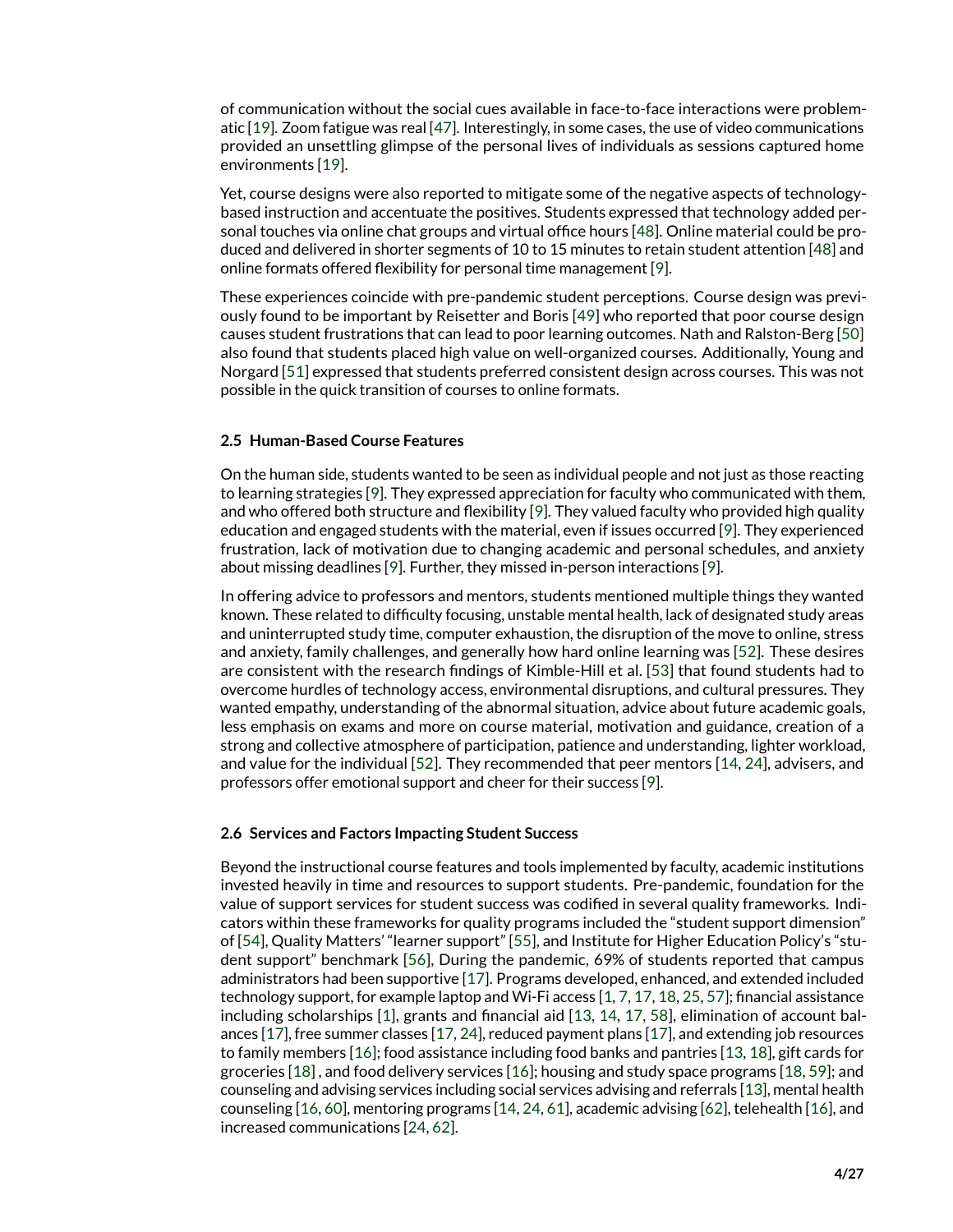# **3 Methodology**

The research questions that guided this work about COVID-19 impacts on learning for technology students include:

- 1. How did technology students perceive their potential for success during COVID-19?
- 2. What course features or tools did technology students value during COVID-19?
- 3. What factors enabled technology students' course completion?

Survey methodology was selected for this study. Questionnaires were distributed to 925 technology students enrolled in a Carnegie-designated research university in the United States. The doctoral-granting university, located in a large urban setting, serves 47,000 undergraduate and graduate students, and has one of the most diverse student populations in the U.S. Students enrolled in classes in the College of Technology were selected for this study and almost all were majors in a technology degree program. The survey feature of the Blackboard educational platform was used for students to access and respond to the survey. Blackboard was the platform used by the university and, by the time the survey was administered, all courses had transitioned to online formats.

The questionnaire was designed by the research team and included some items that were adapted from previous research instruments developed and used by the team to investigate student perceptions of course tools and features. (See Appendix A for the full survey.) Items 1 through 12 related to student background included classification, number of previously completed online courses, normal course format, age, GPA, employment status, gender, major, video conferencing tool used in courses, video conferencing tool preferred, number of courses enrolled in spring 2020, and number of classes originally in face-to-face or hybrid formats for spring 2020.

Specific to this investigation, students were then asked in items 13 through 16 to rate the following:

- First reactions to the decision to complete the semester with all online classes
- How well they were able to adapt to a semester in a total online format
- How they believed the change to a total online format affected their overall semester grades
- How they believed the change to a total online format affected their overall learning of content.

Then followed items 17 through 27 asking students to indicate their preference for the use of specific course features. A scale of 1 (no use) to 9 (high use) was used for responses. For items 29 and 30 which were questions asking students to indicate how important a course feature was to their success in a class, a scale of 1 (not important) to 9 (very important) was used.

The questionnaire's item 31 recorded impacts of the pandemic students had experienced including job loss, income decrease, anxiety, difficulty studying at home, contraction of COVID-19, increased job workload, and other or none. The concluding item 32 was an open-ended question asking for comments on factors that enabled successful course completion after the transition to an online format.

For analysis, the survey data from 511 technology student participants were extracted from Blackboard. To complete the survey, students logged into the online learning management system that housed course materials and other course elements for their enrolled courses. Completion of the survey was voluntary, and all responses were anonymous. Using this system, responses were downloaded for analysis into a spreadsheet, with each response record identified by a number assigned to the response record by the learning management system's assessment module. Survey response rate was 55%. Descriptive measures were computed and tables and graphs were created to present the data. These were used to examine and analyze the data for meaning. The openended responses were coded and analyzed using the standard text analysis method of keyword extraction followed by tabulation.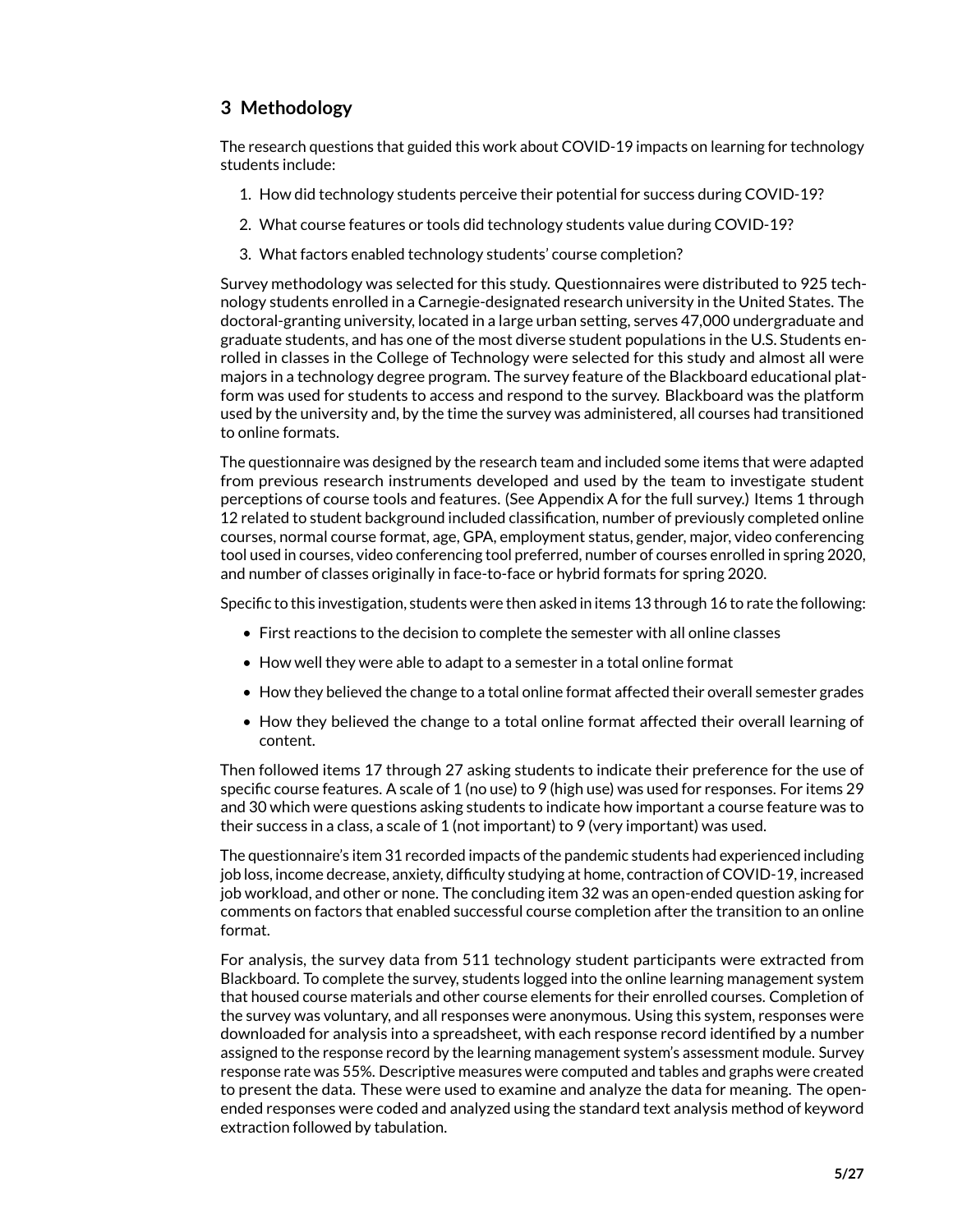# **4 Findings**

## **4.1 Demographics**

As background to interpretation of the findings of this study, [Table 1](#page-5-0) presents the demographic characteristics of the survey participants.

|              | Age (years) |        | Gender    |                             | Employment |
|--------------|-------------|--------|-----------|-----------------------------|------------|
| $\leq 30$    | 93%         | Female | 44%       | Full-time                   | 24%        |
| > 30         | 7%          | Male   | 56%       | Part-time                   | 44%        |
|              |             |        |           | Student only                | 32%        |
| <b>GPA</b>   |             |        |           | <b>Classification</b>       |            |
| ~12.0        | 2%          |        | Freshman  |                             | 21%        |
| $2.0 - 2.5$  | 11%         |        | Sophomore |                             | 41%        |
| $>2.5 - 3.0$ | 30%         |        | Junior    |                             | 28%        |
| $>3.0 - 3.5$ | 32%         |        | Senior    |                             | 5%         |
| >3.5         | 25%         |        |           | Post-baccalaureate/Graduate | 5%         |

<span id="page-5-0"></span>

|  | Table 1. Participant Demographics (N=51) |  |
|--|------------------------------------------|--|
|--|------------------------------------------|--|

Student participants were predominately under 30 years of age (93%), Just over half (56%) were male and just under half (44%) were female. More students worked part-time (44%) than full-time (24%); 57% reported a GPA of 3.0 or higher; and 73% were junior or higher classification.

## **4.2 Research Question 1**

Data related to research question #1 "How did technology students perceive their potential for success during COVID-19?" included attributes related to initial reaction, adaptation, expected impact on semester grades, and anticipation of content learning. Extended investigation of relationships between demographic variables (classification, normal course format, age, and GPA) and expected grades and learning is also reported to enhance understanding.

## *4.2.1 Reaction to Class Format Change*

While many students (41%) were indifferent to the change, 25% showed varying levels of concern and 33% showed levels of relief. From this data it is not possible to infer the reasons for student concern nor relief, but the data does show that 74% of students were either indifferent or relieved by the move to totally online course formats. It is possible that the technology base of the students may have been an influence on their reaction to class format change. In contrast, the 25% of students who expressed concerns provides reason for educators to take notice (see [Figure 1\)](#page-5-1).



<span id="page-5-1"></span>

#### *4.2.2 Adaptation to Change to Total Online*

Student perceptions of adaptation to the change to online course formats indicated both agility in adapting and concerns with 41% of students reporting that they were adapting well, 20% not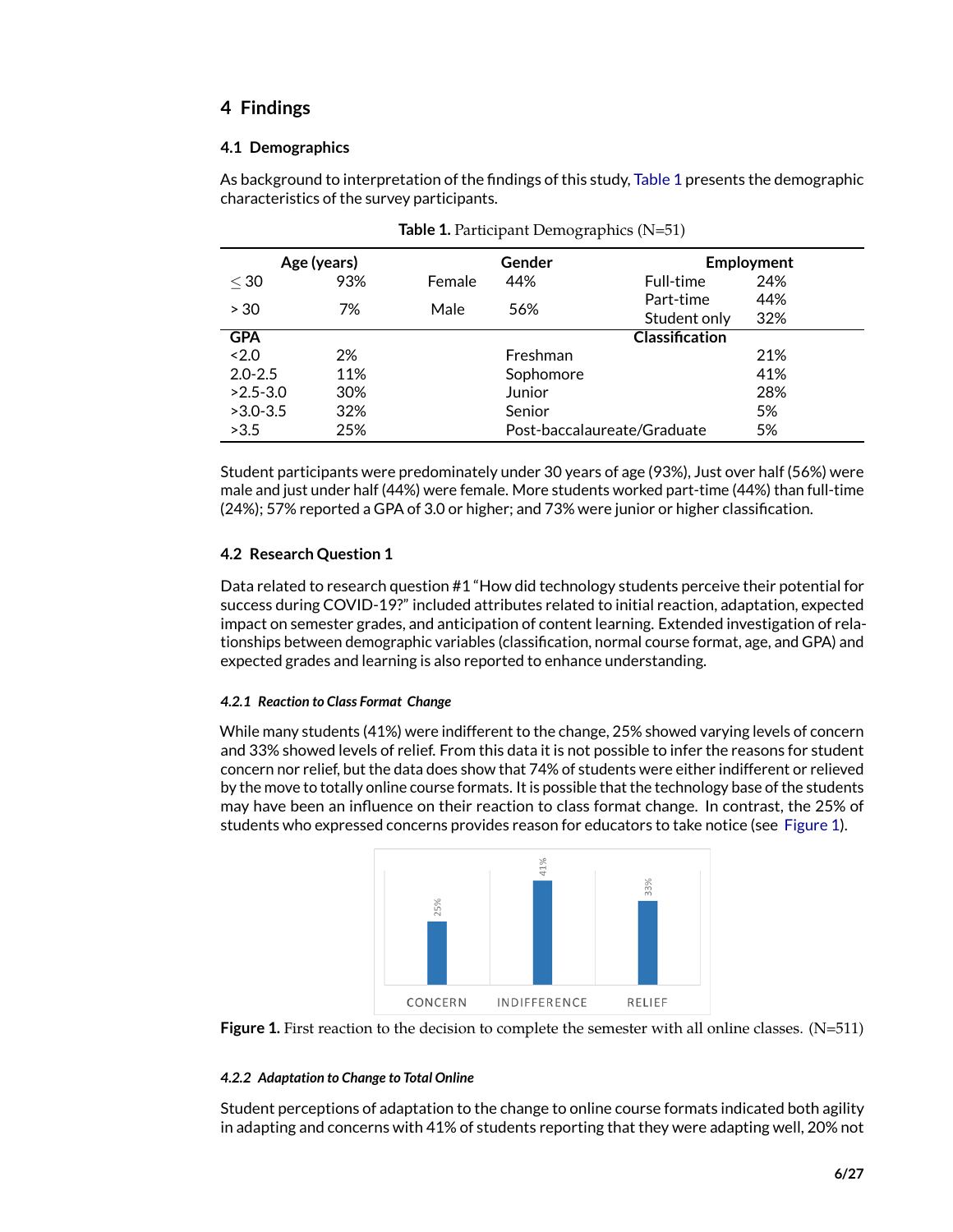adapting well, and 39% noting no difference (see [Figure 2\)](#page-6-0). Again, while 80% of students were either adapting well or noting no difference, the 20% of students who were not adapting well is of concern.



<span id="page-6-0"></span>**Figure 2.** Student Perception of Adaptation to Online Change. (N=511)

## *4.2.3 Grade Impact*

In addition to overall adaptation, technology student responses showed that while a range of perceptions existed, a substantial 60% of students who rated the effect of the change on their semester grades indicated they were not overly concerned about the effect the change had on their grades (see [Figure 3\)](#page-6-1). Of particular interest is the finding that 23% of the students expressed their perception that the change to online formats would result in higher semester grades.



<span id="page-6-1"></span>

#### *4.2.4 Learning Impact*

Additionally, students were given the opportunity to record how they felt the change to a total online format affected their overall learning of course content. While 56% of technology students selected a score between "learned much less" and "learned much more", 30% of the technology students indicated varying levels of less learning (see [Figure 4\)](#page-7-0). Since the goal of courses and instruction is to facilitate student learning, the 30% of students whose responses indicated that they learned less is noteworthy. Another factor to consider is how well the applied content and hands-on learning and laboratory activities of technology courses transferred to the online environment.

To further understand technology student perceptions of impacts on grades and learning, analysis was extended to investigation of relationships between demographic variables (classification, normal course format, age, and GPA) and expected grades and learning (see [Table 2\)](#page-7-1).

## *4.2.5 Extended Analysis: Variable Effects on Semester Grades*

Students' classification, normal course format, age, and GPA were considered in relation to students' grade impact responses. In general, class standing, or classification did not seem to show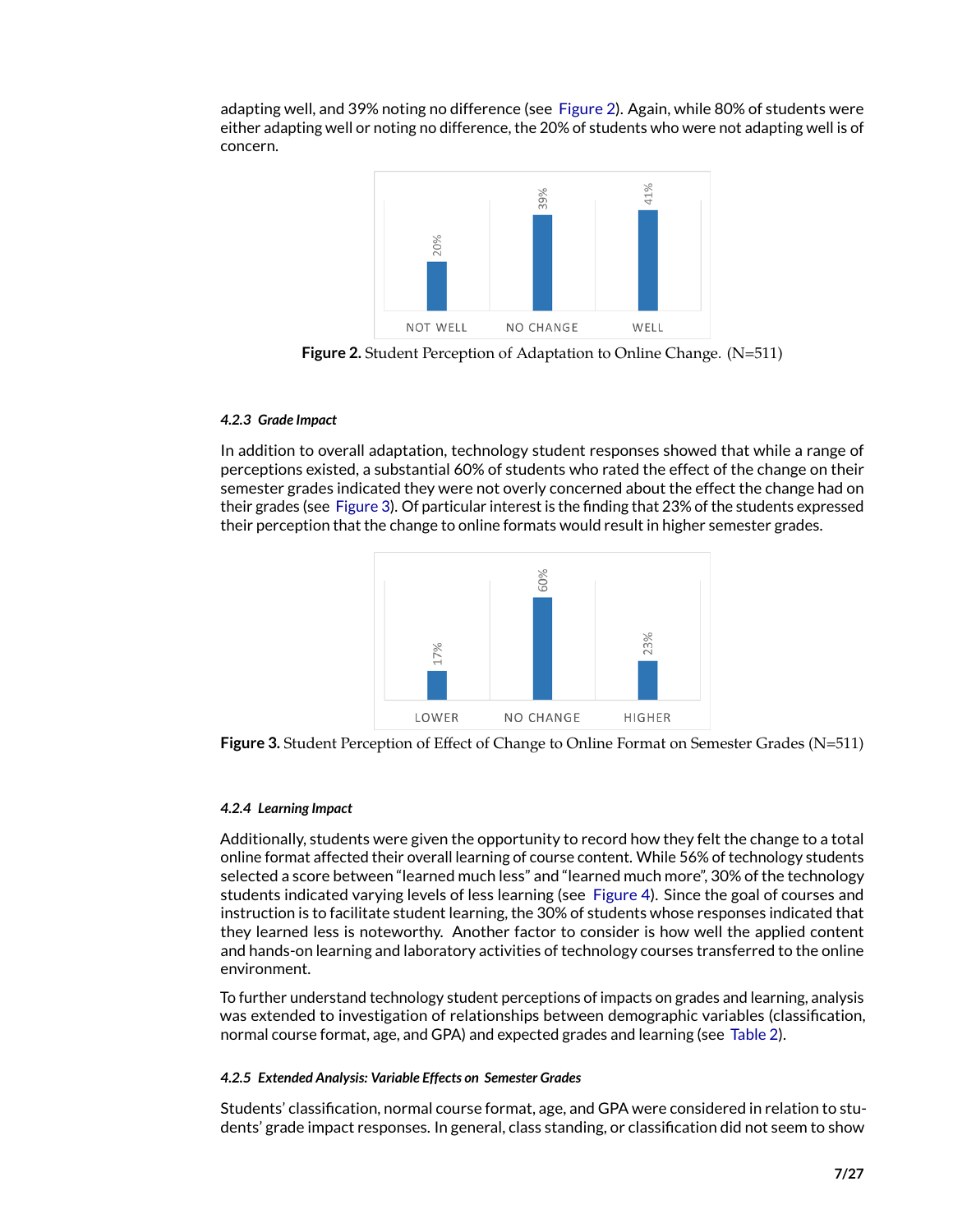

<span id="page-7-0"></span>Figure 4. Student Perception of Effect of Change to Online Format on Their Learning. (N=511)

any strong relationship to students' perception of effect on semester grades. For normal course format, it was not surprising that students who had historically taken most of their courses online expected no change in grades. Yet, 31% of students who usually took about half of their courses online anticipated higher grades. This was higher than the 20% of students who anticipated higher grades, but had taken most of their courses in either format. GPA showed an interesting result in that students at the opposite ends of the GPA continuum (less than 2.0 and 3.5 to 4.0) both had higher levels of expectation of "no change" in semester grades (78% and 73% respectively). Additionally, age did not appear to be highly influential in grade perception, with the exception that students aged 30-32 years appeared less inclined to expect higher grades as a result of the pandemic changes than their peers. The results are shown in [Table 2.](#page-7-1)

|                     |                       | Grades |         |        |
|---------------------|-----------------------|--------|---------|--------|
|                     |                       | Lower  | No Chg. | Higher |
| Classification      | Fr                    | 15%    | 54%     | 31%    |
|                     | So                    | 13%    | 70%     | 17%    |
|                     | Jr                    | 18%    | 55%     | 27%    |
|                     | Sr                    | 14%    | 58%     | 25%    |
|                     | PB_GR                 | 18%    | 77%     | 5%     |
| Normal Class Format | F2F                   | 19%    | 61%     | 20%    |
|                     | Half OL/Half F2F      | 15%    | 54%     | 31%    |
|                     | OL                    | 10%    | 71%     | 20%    |
| GPA                 | 2.0 or less           | 0%     | 78%     | 22%    |
|                     | 2.0 <sub>to</sub> 2.5 | 13%    | 54%     | 33%    |
|                     | 2.5 to 3.0            | 19%    | 54%     | 27%    |
|                     | 3.0 to 3.5            | 18%    | 58%     | 24%    |
|                     | 3.5 to 4.0            | 15%    | 73%     | 12%    |
| Age                 | $18 - 20$             | 21%    | 61%     | 18%    |
|                     | $21 - 23$             | 15%    | 58%     | 27%    |
|                     | 24 - 26               | 15%    | 60%     | 24%    |
|                     | $27 - 29$             | 15%    | 65%     | 21%    |
|                     | $30 - 32$             | 17%    | 75%     | 8%     |
|                     | 33 or older           | 18%    | 61%     | 21%    |

<span id="page-7-1"></span>

| Table 2. Grade Effect (N=511) |  |
|-------------------------------|--|
|-------------------------------|--|

#### *4.2.6 Extended Analysis: Variable Effects on Learning*

Similarly, deeper understanding was sought by analyzing students' perceptions of the influence of the transition to online course formats on their learning of course content in relation to classification, normal course format, GPA, age, and number of hybrids. While it is good to note that about 55% of the students expected "no change" in their learning of course content, it is also alarming that about 30% anticipated lower levels of learning. This split was fairly consistent across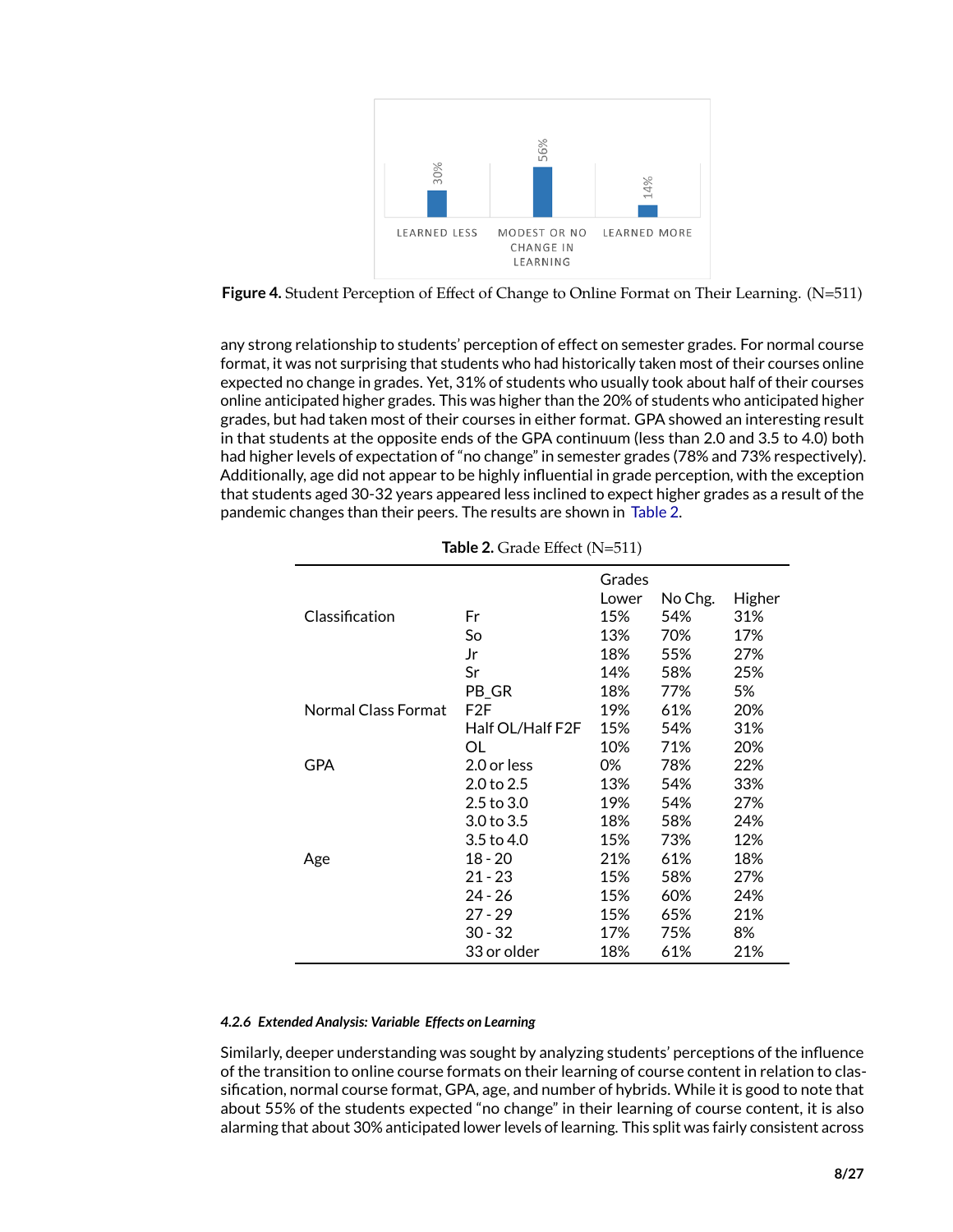classifications. Not surprising is the finding that the percentage of students expecting to learn less is highest for students who typically enroll in traditional face-to-face classes (35% compared to 26% for mixed and 12% for online formats). Most notable of the age-related findings with regard to learning is that students aged 30-32 years showed more concern that they would learn less in the new online formats than other age groups. It is interesting that students with less than a 2.0 GPA were more likely to think they would learn more in online courses than their peers. The results are in [Table 3.](#page-8-0)

|                     |                  | Learning |         |        |
|---------------------|------------------|----------|---------|--------|
|                     |                  | Lower    | No Chg. | Higher |
| Classification      | Fr               | 27%      | 58%     | 15%    |
|                     | So               | 28%      | 58%     | 12%    |
|                     | Jr               | 31%      | 54%     | 14%    |
|                     | Sr               | 28%      | 58%     | 14%    |
|                     | PB GR            | 36%      | 50%     | 14%    |
| Normal Class Format | F2F              | 35%      | 52%     | 12%    |
|                     | Half OL/Half F2F | 26%      | 60%     | 14%    |
|                     | OL               | 12%      | 67%     | 22%    |
| <b>GPA</b>          | 2.0 or less      | 11%      | 44%     | 44%    |
|                     | 2.0 to 2.5       | 17%      | 61%     | 22%    |
|                     | 2.5 to 3.0       | 34%      | 53%     | 13%    |
|                     | 3.0 to 3.5       | 31%      | 56%     | 13%    |
|                     | 3.5 to 4.0       | 32%      | 59%     | 9%     |
| Age                 | 18 - 20          | 32%      | 54%     | 14%    |
|                     | $21 - 23$        | 34%      | 52%     | 13%    |
|                     | 24 - 26          | 20%      | 61%     | 17%    |
|                     | 27 - 29          | 18%      | 74%     | 9%     |
|                     | $30 - 32$        | 42%      | 58%     | 0%     |
|                     | 33 or older      | 32%      | 50%     | 18%    |
| OL/Hybrid           | 0                | 5%       | 89%     | 5%     |
|                     | $\mathbf 1$      | 23%      | 70%     | 7%     |
|                     | 2                | 21%      | 56%     | 22%    |
|                     | 3                | 39%      | 51%     | 10%    |
|                     | 4                | 34%      | 51%     | 13%    |
|                     | 5                | 37%      | 39%     | 20%    |
|                     | 6                | 40%      | 40%     | 20%    |

<span id="page-8-0"></span>**Table 3.** Demographic Categories versus Learning Effect (N=511)

#### **4.3 Research Question 2**

Findings related to research question #2 "What course features or tools did technology students value during COVID-19?" were designed to provide input for course improvement. Student success during the pandemic-driven transition to online courses was possibly related to the course tools applied. Data was collected to ascertain which tools and course features students valued. Calculated mean scores for 11 course tools or features indicated that most students preferred course materials (e.g. slides, examples, etc.) that were developed by the instructor. The least valued tools were student online presentations and lectures with clickers. [Table 4](#page-9-0) shows the technology students' summary response values (mean and standard deviation) for eleven course tools or features derived from individual responses about each tool ranging from "No Use", which corresponded to a score of 1, to "High Use", which corresponding to a score of 9. The eleven course tools or features were instructor course materials, asynchronous instructor videos, e-text content, asynchronous discussion boards, non instructor created videos, computer simulations, online collaborative assignments, online synchronous discussions, computer games, student online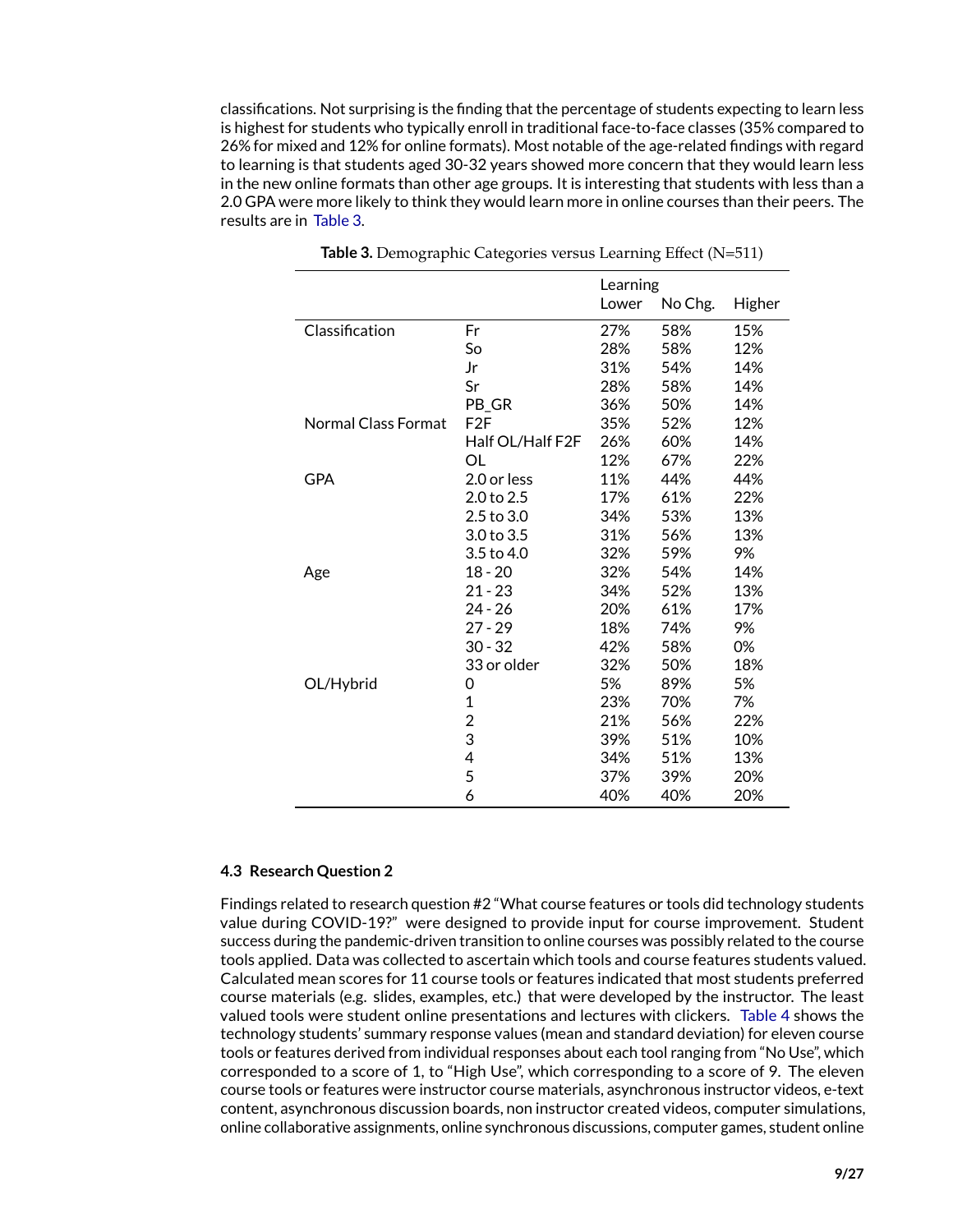presentations, and lectures with clickers. Results are in [Table 4,](#page-9-0) presented in order from the highest mean score to lowest.

| <b>Tool</b>                        | <b>Mean Score (High Use</b><br>9 to No Use 1) | - SD |
|------------------------------------|-----------------------------------------------|------|
| Instructor Course Materials        | 7.3                                           | 1.9  |
| Asynchronous Videos                | 6.3                                           | 2.2  |
| e-Text Content                     | 6.2                                           | 2.3  |
| Asynchronous Discussion            | 5.7                                           | 2.3  |
| <b>Boards</b>                      |                                               |      |
| Non Instructor Created             | 5.7                                           | 2.2  |
| Videos                             |                                               |      |
| <b>Computer Simulations</b>        | 5.5                                           | 2.4  |
| <b>OL Collaborative Activities</b> | 5.3                                           | 2.4  |
| <b>OL Synchronous Discussions</b>  | 5.2                                           | 2.3  |
| <b>Computer Games</b>              | 4.6                                           | 2.6  |
| <b>Student OL Presentations</b>    | 4.5                                           | 2.4  |
| Lectures w/ Clickers               | 4.1                                           | 2.5  |

<span id="page-9-0"></span>**Table 4.** Student Preferences for Course Tools and Features

#### *4.3.1 Student Perception of Learning and Value for Course Tools and Features*

To further investigate possible interplay between students' anticipated learning and value for course tools and features, cross-tabulations were conducted with results for course tools shown in [Table 5.](#page-10-0)

To understand what the cross tabulated data shows, compare the following summary statements about the course element perceived overall to be most useful (instructor-authored content) versus the course element perceived overall to be the least useful (lectures with clickers).

- Of the students who found instructor-authored content not useful, 73% of them expected to learn about the same (64%) or more (9%). 27% of them expected to learn less.
- Of the students who found instructor-authored content somewhat useful, 69% of them expected to learn about the same (55%) or more (14%). 31% of them expected to learn less.
- Of the students who found instructor-authored content very useful, 70% of them expected to learn about the same (56%) or more (14%). 29% of them expected to learn less.
- Of the students who found lectures with clickers not useful, 63% of them expected to learn about the same (53%) or more (10%). 36% of them expected to learn less.
- Of the students who found lectures with clickers somewhat useful, 76% of them expected to learn about the same (62%) or more (14%). 25% of them expected to learn less.
- Of the students who found lectures with clickers very useful, 74% of them expected to learn about the same (50%) or more (24%). 26% of them expected to learn less.

Thus, when focusing on the tool, not much impact on the tendency to believe learning will increase, decrease, or stay the same is perceptible. However, if focus is placed on the rightmost column, representing students who believe they will learn more, the percent who believe they will learn more increases as the perception of the usefulness of the tool increases. It appears to the authors that students who tend to believe they will learn more, more readily see the usefulness of tools, in general, to aid them.

Results for course features (which were relationship or human interaction based) cross-tabulated with learning perception are presented in [Table 6.](#page-10-1)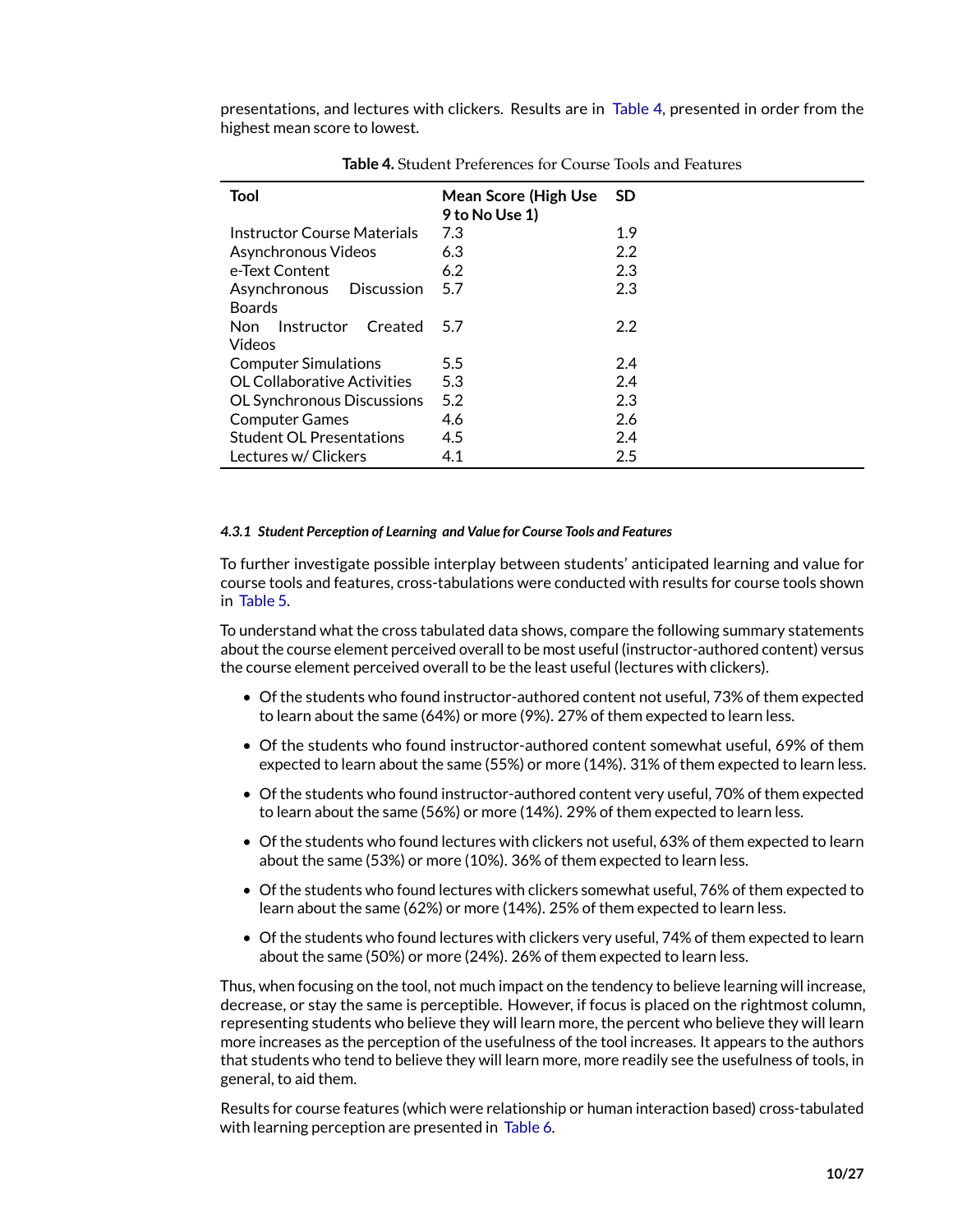| Tool                                 | Learning   | Less | Same | More |
|--------------------------------------|------------|------|------|------|
|                                      | Not Useful | 27%  | 64%  | 9%   |
| Instructor<br><b>Course Material</b> | Moderate   | 31%  | 55%  | 14%  |
|                                      | Useful     | 29%  | 56%  | 14%  |
|                                      | Not Useful | 39%  | 50%  | 11%  |
| Asynchronous                         | Moderate   | 32%  | 56%  | 11%  |
| Videos                               | Useful     | 26%  | 56%  | 17%  |
|                                      | Not Useful | 46%  | 46%  | 6%   |
| e-text Content                       | Moderate   | 29%  | 60%  | 10%  |
|                                      | Useful     | 27%  | 54%  | 19%  |
|                                      | Not Useful | 44%  | 49%  | 6%   |
| Asynchronous<br><b>Discussion</b>    | Moderate   | 29%  | 56%  | 14%  |
|                                      | Useful     | 25%  | 60%  | 16%  |
| Non Instructor                       | Not Useful | 41%  | 50%  | 7%   |
| <b>Created Videos</b>                | Moderate   | 27%  | 61%  | 11%  |
|                                      | Useful     | 30%  | 50%  | 19%  |
|                                      | Not Useful | 40%  | 52%  | 8%   |
| Computer<br>Simulations              | Moderate   | 26%  | 63%  | 11%  |
|                                      | Useful     | 30%  | 50%  | 19%  |
| <b>OL</b>                            | Not Useful | 36%  | 53%  | 11%  |
| Collaborative                        | Moderate   | 28%  | 60%  | 10%  |
| <b>Activities</b>                    | Useful     | 27%  | 51%  | 21%  |
| OL Synchronous                       | Not Useful | 38%  | 54%  | 8%   |
| <b>Discussions</b>                   | Moderate   | 30%  | 55%  | 13%  |
|                                      | Useful     | 22%  | 59%  | 19%  |
| Computer                             | Not Useful | 33%  | 55%  | 10%  |
| Games                                | Moderate   | 26%  | 62%  | 13%  |
|                                      | Useful     | 32%  | 48%  | 19%  |
| Student OL                           | Not Useful | 32%  | 57%  | 11%  |
| Presentations                        | Moderate   | 30%  | 57%  | 12%  |
|                                      | Useful     | 26%  | 50%  | 23%  |
| Lectures w/                          | Not Useful | 36%  | 53%  | 10%  |
| <b>Clickers</b>                      | Moderate   | 25%  | 62%  | 14%  |
|                                      | Useful     | 26%  | 50%  | 24%  |

<span id="page-10-0"></span>**Table 5.** Relationships Course Tool Preferences and Learning Perception (N=511)

**Table 6.** Relationships - Instructor Use of Tool and Learning Perception (N=511)

<span id="page-10-1"></span>

|                             |      | Learn |      |      |
|-----------------------------|------|-------|------|------|
| Tool                        | Use  | Less  | Same | More |
| e-mail Response             | Less | 67%   | 33%  | 0%   |
|                             | Same | 19%   | 71%  | 9%   |
|                             | More | 31%   | 53%  | 15%  |
| Assignment Return in 1 Week | Less | 50%   | 50%  | 0%   |
|                             | Same | 25%   | 66%  | 9%   |
|                             | More | 31%   | 53%  | 16%  |
| <b>Technical Support</b>    | Less | 9%    | 35%  | 54%  |
|                             | Same | 4%    | 44%  | 53%  |
|                             | More | 1%    | 26%  | 73%  |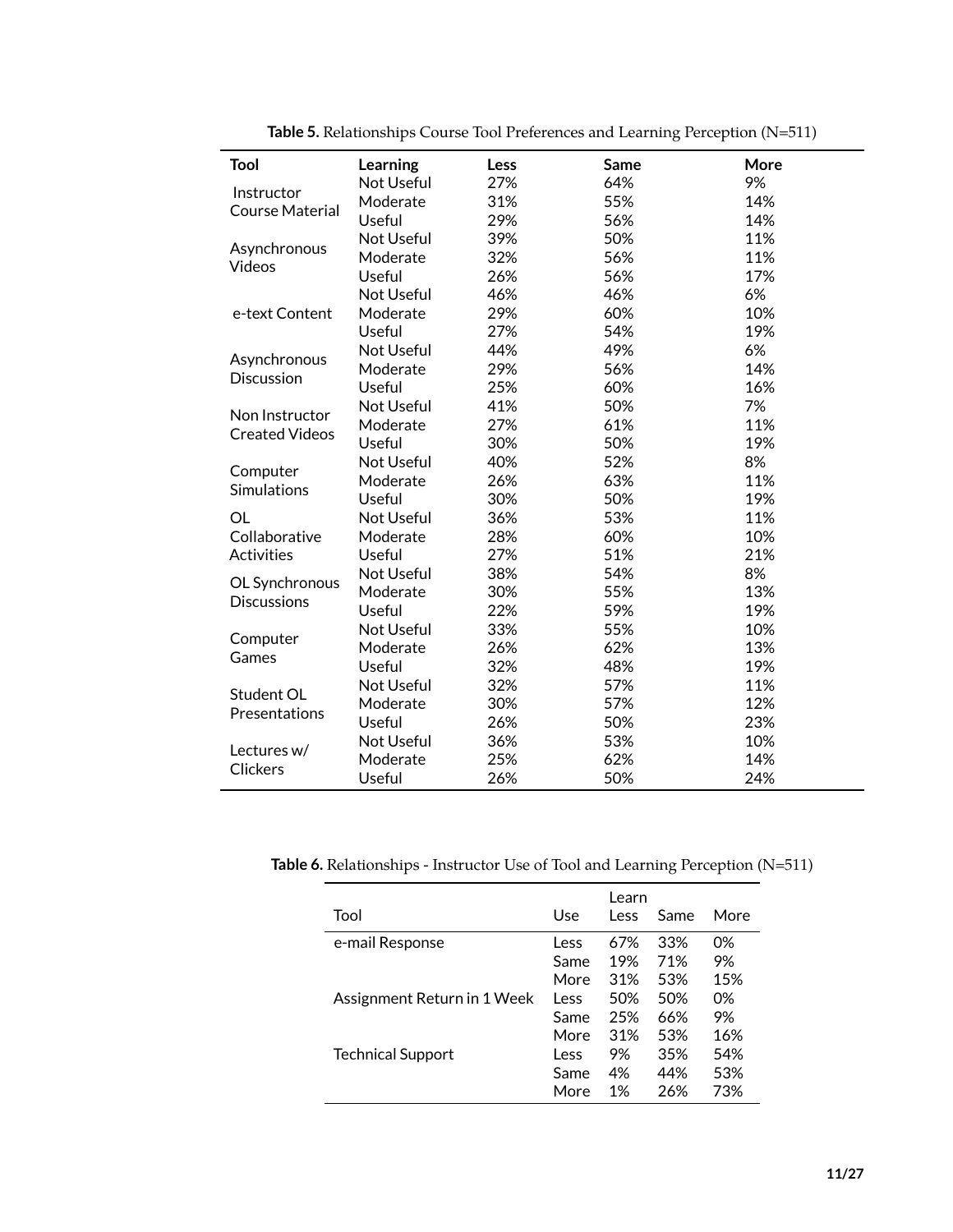From these results, it is interesting to note that those students who less preferred prompt e-mail responses also perceived learning less (67%). Another category, assignment grades returned within one week, also experienced a similar type of result. It is possible that those students who used the feature less also expected to learn less (see [Table 6\)](#page-10-1).

## **4.4 Research Question 3**

For analysis of research question 3, "What factors enabled technology students' course completion?", it is first useful to consider the impacts of the COVID-19 pandemic on student's lives. [Figure 5](#page-11-0) shows the percent of students who experienced each of multiple impacts they were asked about by the survey. [Table 7](#page-11-1) shows summary statistics for the number of impacts suffered by individual students. Noteworthy is the critical nature of the impacts and the number of impacts affecting students' lives. More than 40% of students experienced household income decreases, anxiety, or increased difficulty in study from home Fewer than 40% of students experienced increased job workload or hours, job loss, or other. Substantially fewer experienced no impacts or a household member having contracted COVID-19. The summary statistics for number of impacts indicate that, on average, students experienced multiple impacts, with the median number of impacts being 3.



**Figure 5.** Student Impacts as a Result of the Pandemic (N=511)

<span id="page-11-1"></span>

| Mean                      | 27    |
|---------------------------|-------|
| Median                    | 30    |
| <b>Standard Deviation</b> | 1.3   |
| <b>Skewness</b>           | -0.07 |

## <span id="page-11-0"></span>**Table 7.** Number of Impacts per Student

## **4.5 Factors to Enable Success**

Finally, to illuminate opportunities for faculty and administrators to create improved learning environments for students, they were asked, in an open ended inquiry, to comment briefly on factors that enabled them to successfully complete courses after the transition to online formats. These comments were in addition to the data gathered about course tools and features and already discussed. Most commonly mentioned items were communication and understanding from the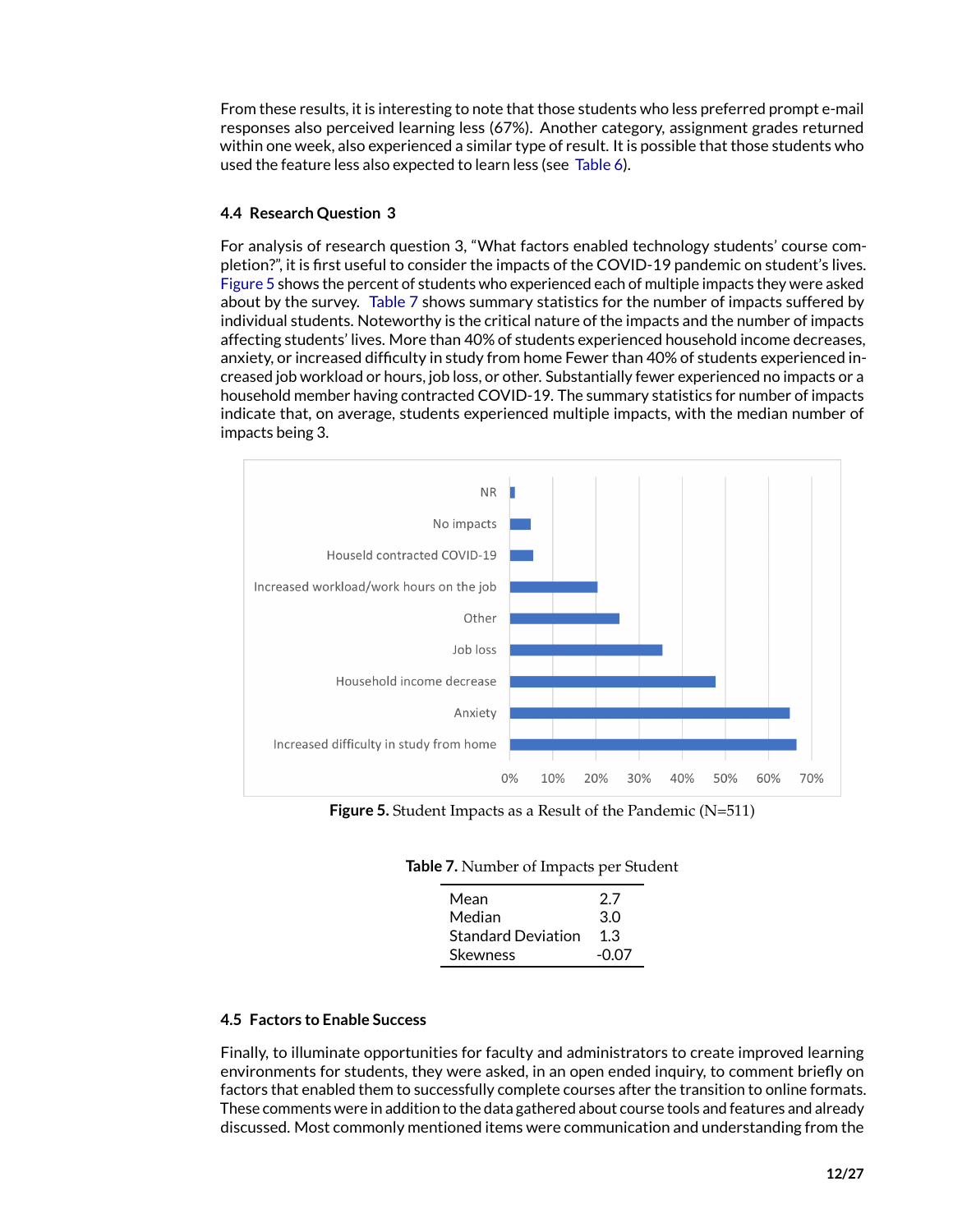instructor, flexible due dates, and support from a partner or advisor (see [Table 8\)](#page-12-0). Recommendations from the students for improvements included increased training for faculty in online delivery and more online resources.

| Category       | Description                                   | Responses |
|----------------|-----------------------------------------------|-----------|
| Communication  | instructor communication and understanding    | 27%       |
| Same           | no change, most courses were online already   | 23%       |
| Extra Time     | flexible due dates                            | 20%       |
| Support        | support from partner or advisor               | 7%        |
| Not Successful | transition was not successful for the student | 13%       |
| Improvement    | student recommended improvement               | 10%       |

<span id="page-12-0"></span>**Table 8.** Factors that Affected Course Completion

## **5 Discussion and Conclusions**

The massive transition from on-campus to online course formats, forced by mandated school facility closures, radically changed educational practice both in the short-term during spring of 2020 and, likely, more permanently. Short-term, the exodus from physical campuses meant that both students and faculties accelerated their experiences with online instruction. While some faculty members and students were well-versed and experienced with online learning, others had to rapidly adapt. Long-term, the expectation was that as campuses re-opened, in-class instruction would again be available. Yet, both students and instructors learned to use new computer-based learning tools. Their skills and capabilities grew. Many tried online formats and liked them. This leaves a legacy where both technology students and instructors of technology can build upon newly acquired computer-centric skills and tools to engender continued student learning. While eventually a productive balance will ensue between courses taught on-campus and online, it is likely that even on-campus courses will apply increased levels of computer-based techniques to enhance face-to-face instruction. The application of computer grounded tools and techniques learned during COVID-19 will have lasting impacts on technology education.

This study explored students' perceptions of their potential for success during COVID-19 (research question #1) and provided evidence that initial reaction, adaptation, impact on semester grades, and anticipation of content learning were factors. In general, students showed indifference to the change (41%), concern (25%), and relief (33%); adaptability (41%); and little effect on grades (60%) and learning (56%). While these findings are worthwhile, more important are applications for future online course development to address student concerns that they would learn less with online instruction (30%). This critical study finding has implications for course design as well as computer-based tool selection and use.

Regarding the course features and tools valued by students during COVID-19 (research question #2), greatest value was expressed for instructor created course materials, asynchronous lectures captured as videos, and e-text content. Least value was shown for student online presentations, synchronous online discussions, and online collaboration. This appreciation for instructor-created course materials, including asynchronous video lectures, as well as e-texts indicates that students seek solid content sources and instructor input in their learning tools.

From analysis related to inquiry of question #3 "What factors enabled technology students' course completion?", this research revealed that students had multiple (mean 2.7) personal impacts from COVID-19 including increased difficulty studying from home, anxiety, decreased income, job loss, increased workload, and contraction of COVID-19. Even while attempting to master new technologies themselves, instructors were dealing with students experiencing multiple personal challenges. This finding has substantial implications for recognition that technology faculty have added responsibility to recognize the personal needs of students as they impact learning capabilities. This can be assisted by incorporating the factors given by students to enable course completion including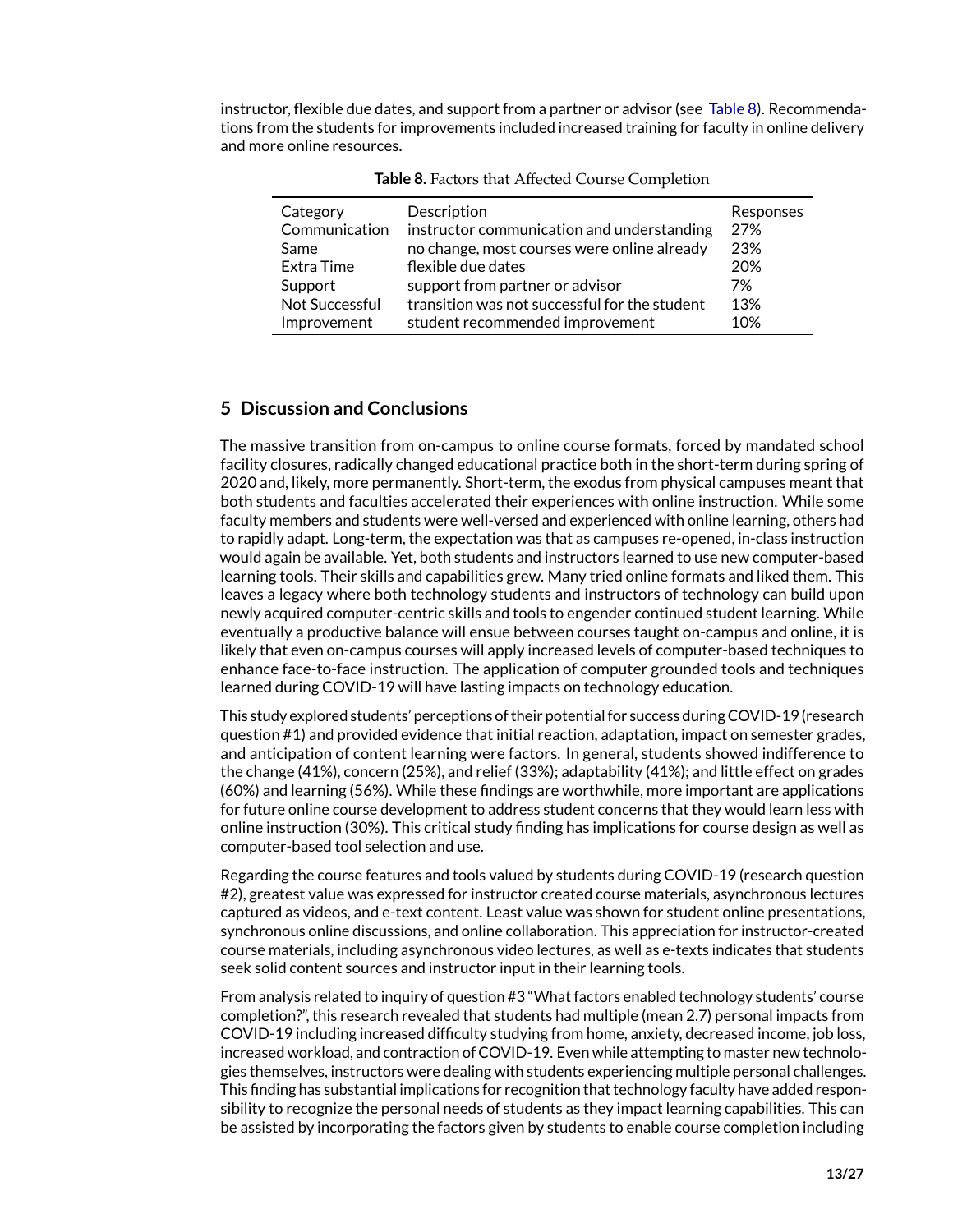instructor communication and understanding, flexible due dates, and support from others. Hence, these finding can inform faculty approaches to effective course delivery and student interactions.

In summary, the findings of this study both collaborate and provides contrast to the existing literature on student adaptation. In contrast, [\[7\]](#page-22-6) reported that students did not find online classes as effective as in-person ones and Binkley [\[8\]](#page-22-7) found students to be unimpressed by the caliber of education they were receiving. Yet, in this study, students (70%) reported moderate and even higher levels of learning online. In collaboration, this study mirrors concerns for the upheaval caused by COVID-19 to students' personal lives. [\[11\]](#page-22-10), [\[16\]](#page-22-13), [\[20\]](#page-23-3), [\[8\]](#page-22-7), [\[1\]](#page-22-0), [\[12\]](#page-22-14), [\[13\]](#page-22-15), [\[18\]](#page-23-0) , [\[19\]](#page-23-2), [\[14\]](#page-22-12), [\[21\]](#page-23-4), [\[15\]](#page-22-11), [\[17\]](#page-23-1), and this study all reported on pandemic related influences that created challenges and turmoil for students. Additionally, the findings of this study offer solution input to concerns for academic persistence expressed by [\[24\]](#page-23-9), [\[29\]](#page-23-11), and [\[27\]](#page-23-8).

Importantly, this study also offers student reactions to course features, both technology-based and human-based, extending the research work of [\[46,](#page-24-5) [53,](#page-25-6) [63\]](#page-26-1), [\[50\]](#page-25-3), [\[49\]](#page-25-2), and [\[51\]](#page-25-4). These perceived impacts of transition to online instruction collaborate and respond to the opinions of [\[24,](#page-23-9) [48\]](#page-25-1), [\[19\]](#page-23-2), [\[52\]](#page-25-5), [\[14\]](#page-22-12) [\[47\]](#page-25-0), and [\[9\]](#page-22-8). Finally, the results shared herein reinforce and offer avenues for extended investigation for multiple types of support [\[1,](#page-22-0) [7,](#page-22-6) [13,](#page-22-15) [14,](#page-22-12) [17,](#page-23-1) [24,](#page-23-9) [25,](#page-23-7) [57](#page-25-10)[–59,](#page-25-12) [61,](#page-25-14) [62\]](#page-26-0).

While this study offered student perceptions of tools and course features that can now be applied to the enhancement of both on-campus and online course design and delivery in the wake of the pandemic, the authors recognize study limitations that should be noted. First, the survey population included only students enrolled in College of Technology courses and, thereby, has limited generalizability to a broader student audience. Similarly, the non-random sampling techniques, self-selection of students who responded, general response rate (55%), and single study institution, while within respected parameters of acceptance, present limitations to generalization and require readers to evaluate, as with any study, the merits of the results for their own use.

In sum, COVID-19 forced rapid expansion of online learning formats. Faculty and students exhibited agility and flexibility in coping. This study offers insight into technology students' perceptions of their potential for success, including reactions to class format change, adaptation to totally online instruction, and impact on grades and learning. It highlights student values for specific course features and tools, and shares factors that enabled students' course completion. These are offered as background and reference to aid in the perpetual drive of ASEE members and others to create effective learning environments for students.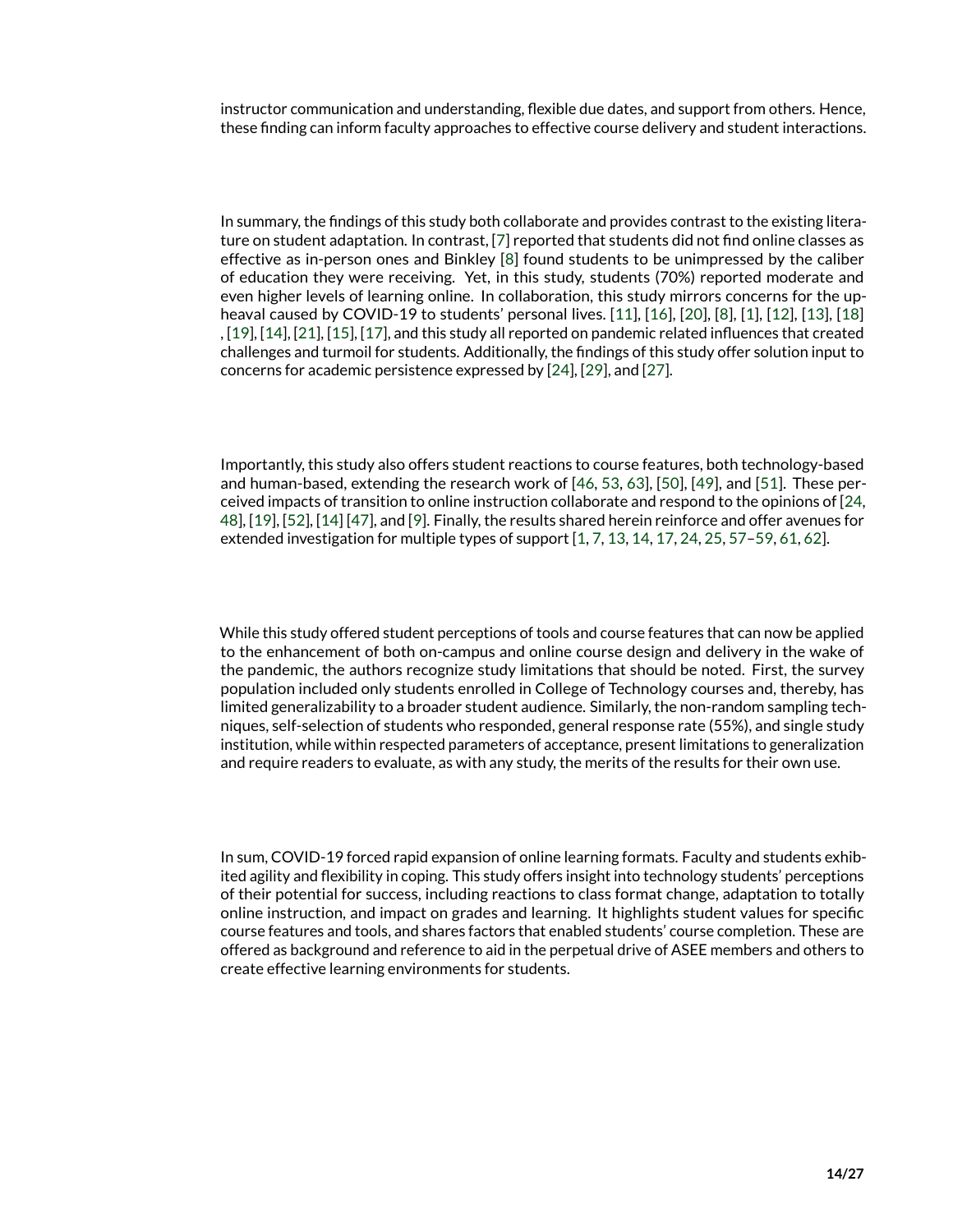# **A Appendix A Survey Instrument**

| Preview Survey: Survey2020                                                                                                                             |             |
|--------------------------------------------------------------------------------------------------------------------------------------------------------|-------------|
| $^{\textcolor{red}{\textbf{*}}}$ Survey Information                                                                                                    |             |
| Please complete this brief survey to examine the impact of changing the format of class offerings to online in response to the current<br>Instructions |             |
| COVID-19 pandemic. Responses are not linked to you and participation is optional, but much appreciated.                                                |             |
| Cuestion Completion Status:                                                                                                                            |             |
| <b>QUESTION 1</b>                                                                                                                                      | Save Answer |
| What is your classification?                                                                                                                           |             |
| ∩ Freshman                                                                                                                                             |             |
| Sophomore                                                                                                                                              |             |
| Junior<br>O                                                                                                                                            |             |
| Senior                                                                                                                                                 |             |
| Post-Baccalaureate (PB)                                                                                                                                |             |
| Graduate                                                                                                                                               |             |
| <b>QUESTION 2</b>                                                                                                                                      | Save Answer |
| Prior to Spring 2020, how many online courses did you complete that were part of your college work?                                                    |             |
| $\bigcirc$ 0                                                                                                                                           |             |
| $\bigcap$ 1 or 2                                                                                                                                       |             |
| $\bigcap$ 3 or 4                                                                                                                                       |             |
| $\bigcap$ 5 or 6                                                                                                                                       |             |
| $\bigcap$ 7 or 8                                                                                                                                       |             |
| 9 or 10<br>∩                                                                                                                                           |             |
|                                                                                                                                                        |             |
| more than 10                                                                                                                                           |             |
| <b>QUESTION 3</b>                                                                                                                                      | Save Answer |
| Throughout my enrollment at UH, my courses, on average, have been:                                                                                     |             |
| mostly face-to-face                                                                                                                                    |             |
| mostly online                                                                                                                                          |             |
| about half online and half face-to-face<br>c                                                                                                           |             |
| <b>QUESTION 4</b>                                                                                                                                      | Save Answer |
| What is your age category?                                                                                                                             |             |
| $\bigcap$ 17 years or younger                                                                                                                          |             |
| 18 - 20 years<br>∩                                                                                                                                     |             |
| $\bigcap$ 21 - 23 years                                                                                                                                |             |
| $\bigcap$ 24 - 26 years                                                                                                                                |             |
| $\bigcap$ 27 - 29 years                                                                                                                                |             |
| ◯ 30 - 32 years                                                                                                                                        |             |
| $\bigcap$ 33 years or older                                                                                                                            |             |
| <b>QUESTION 5</b>                                                                                                                                      | Save Answer |
| Please estimate your overall GPA.                                                                                                                      |             |
| At least 3.75 (or higher)                                                                                                                              |             |
| At least 3.5 but less than 3.75                                                                                                                        |             |
| At least 3.25 but less than 3.5                                                                                                                        |             |
| At least 3.0 but less than 3.25                                                                                                                        |             |
| At least 2.75 but less than 3.0                                                                                                                        |             |
| At least 2.5 but less than 2.75                                                                                                                        |             |
| At least 2.25 but less than 2.5                                                                                                                        |             |
| At least 2.0 but less than 2.25                                                                                                                        |             |
| $\bigcap$ Less than 2.0                                                                                                                                |             |
|                                                                                                                                                        |             |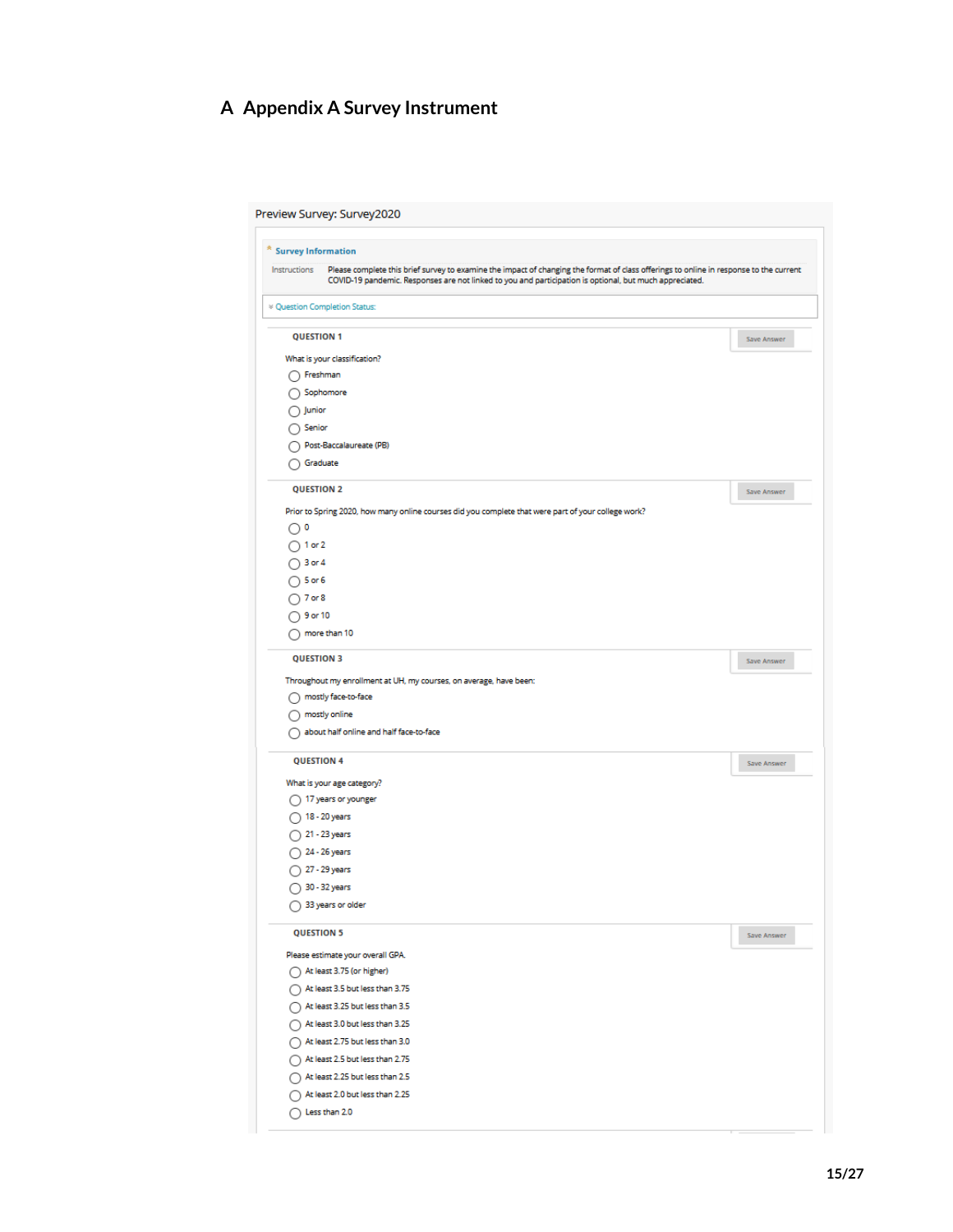| <b>QUESTION 6</b>                                                                                             | Save Answer        |
|---------------------------------------------------------------------------------------------------------------|--------------------|
| What is your employment status?                                                                               |                    |
| Student only, not employed<br>Ω                                                                               |                    |
| <b>Employed part-time</b>                                                                                     |                    |
| <b>Employed full-time</b>                                                                                     |                    |
|                                                                                                               |                    |
| <b>QUESTION 7</b>                                                                                             | <b>Save Answer</b> |
| What is your gender?<br>$\cap$ male                                                                           |                    |
| female                                                                                                        |                    |
|                                                                                                               |                    |
| <b>QUESTION 8</b>                                                                                             | Save Answer        |
| My major is:                                                                                                  |                    |
| Biotechnology (BTEC)<br>()                                                                                    |                    |
| Computer Information Systems (CIS)                                                                            |                    |
| Computer Engineering Technology (CETE)                                                                        |                    |
| Construction Management (CMT)                                                                                 |                    |
| Digital Media (DIGM)                                                                                          |                    |
| Electrical Power Engineering Technology (EPET)                                                                |                    |
| Human Resource Development (HRD)                                                                              |                    |
| Mechanical Engineering Technology (MECT)                                                                      |                    |
| Organizational Leadership and Supervision (TELS) or Technology Leadership and Innovation<br>Management (TLIM) |                    |
| Retailing and Consumer Science (RCS)                                                                          |                    |
| Supply Chain and Logistics (SCLT)                                                                             |                    |
| Other                                                                                                         |                    |
| <b>QUESTION 9</b>                                                                                             | Save Answer        |
|                                                                                                               |                    |
| The video conferencing tool used in classes that were moved to an online format in Spring 2020 was:           |                    |
| MS Teams (only)                                                                                               |                    |
| Zoom (only)                                                                                                   |                    |
| Combination (Zoom and/or MS Teams and/or other)                                                               |                    |
| Other (Neither Zoom nor MS Teams)                                                                             |                    |
| <b>QUESTION 10</b>                                                                                            | Save Answer        |
| What video conferencing tool do you prefer for class, that is, for academic use?                              |                    |
| No Preference                                                                                                 |                    |
| Zoom                                                                                                          |                    |
| Prefer Not to Use                                                                                             |                    |
| $\bigcirc$ Other                                                                                              |                    |
| MS Teams                                                                                                      |                    |
| <b>QUESTION 11</b>                                                                                            | Save Answer        |
| What is the total number of classes for which you were enrolled in Spring 2020?                               |                    |
| $\circ$                                                                                                       |                    |
| $\bigcirc$ 1                                                                                                  |                    |
| $\bigcirc$ 2                                                                                                  |                    |
| $\bigcirc$ 3                                                                                                  |                    |
| $\bigcirc$ 4                                                                                                  |                    |
| $\bigcirc$ 5                                                                                                  |                    |
| $\bigcirc$ 6                                                                                                  |                    |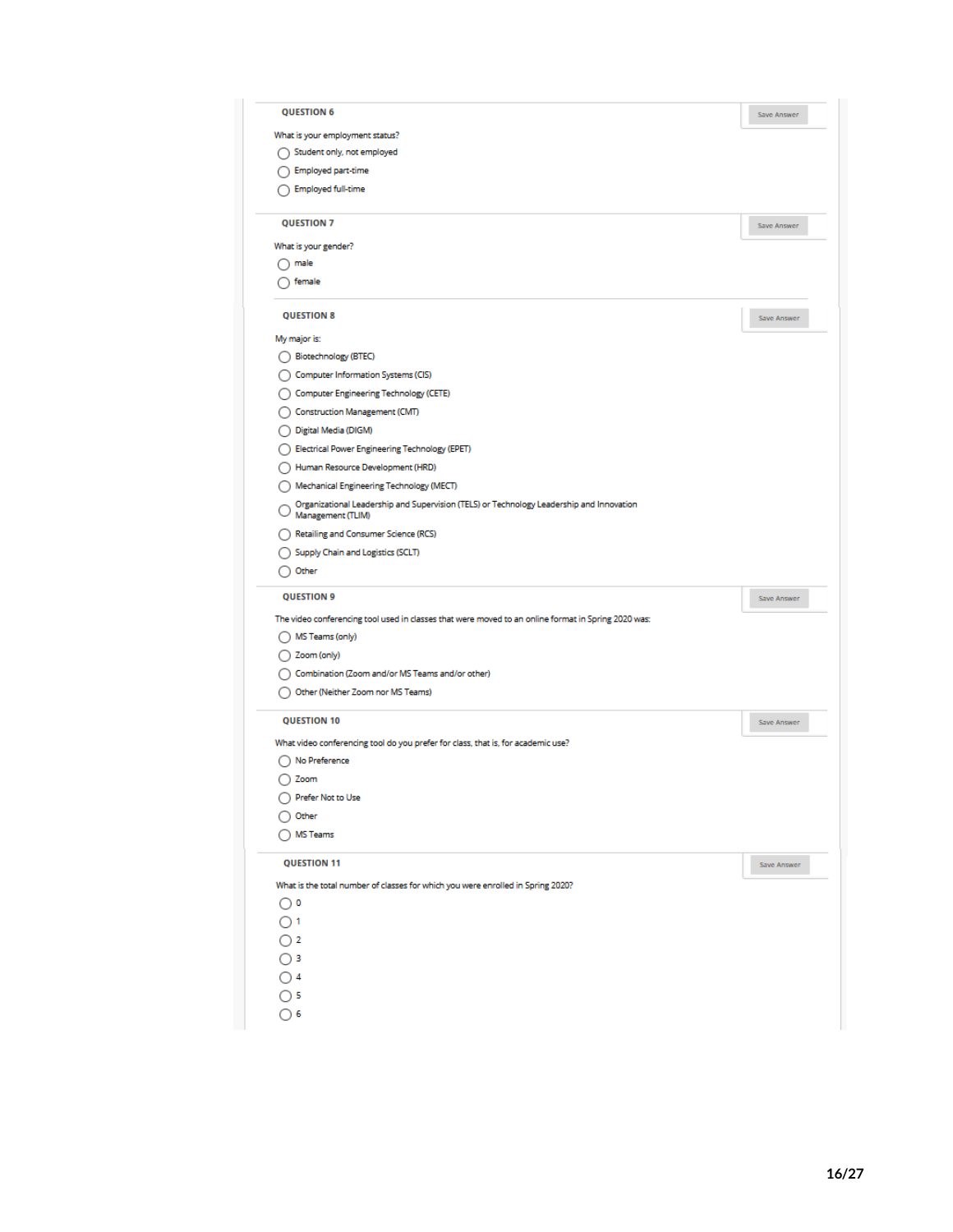| <b>QUESTION 12</b>                                                                                                        |                    |
|---------------------------------------------------------------------------------------------------------------------------|--------------------|
|                                                                                                                           | <b>Save Answer</b> |
| For Spring 2020, how many of your classes were originally in a face-to-face or hybrid (partially face-to-face)<br>format? |                    |
| $\bigcirc$ o                                                                                                              |                    |
| $\bigcirc$ <sup>1</sup>                                                                                                   |                    |
| $\bigcirc$ 2                                                                                                              |                    |
| $\bigcirc$ 3                                                                                                              |                    |
| $\bigcirc$ 4                                                                                                              |                    |
| $\bigcap$ 5                                                                                                               |                    |
|                                                                                                                           |                    |
| ∩6                                                                                                                        |                    |
| <b>QUESTION 13</b>                                                                                                        | <b>Save Answer</b> |
| Rate your first reaction to the decision to complete the semester with all online classes.                                |                    |
| ◯ 1 - Great concern                                                                                                       |                    |
| $\bigcap$ 2                                                                                                               |                    |
| $\bigcap$ 3                                                                                                               |                    |
| ∩4                                                                                                                        |                    |
| ◯ 5 - Indifference                                                                                                        |                    |
| $\bigcirc$ 6                                                                                                              |                    |
| $\circ$                                                                                                                   |                    |
| ∩8                                                                                                                        |                    |
| ◯ 9 - Great reflief                                                                                                       |                    |
| <b>QUESTION 14</b>                                                                                                        | Save Answer        |
| Rate how well you were able to adapt to a semester in a total online format.                                              |                    |
| $\bigcap$ 1 - Not well                                                                                                    |                    |
| $\bigcap$ 2                                                                                                               |                    |
| ◯ 3                                                                                                                       |                    |
| ∩4                                                                                                                        |                    |
| ◯ 5 - No change                                                                                                           |                    |
| ∩6                                                                                                                        |                    |
|                                                                                                                           |                    |
|                                                                                                                           |                    |
| $\bigcap$ 7                                                                                                               |                    |
| ∩8                                                                                                                        |                    |
| $\bigcap$ 9 - Very well                                                                                                   |                    |
| <b>QUESTION 15</b>                                                                                                        | Save Answer        |
| Rate how you believe the change to a total online format affected your overall semester grades.                           |                    |
| ◯ 1 - Much lower                                                                                                          |                    |
| $\bigcirc$ 2                                                                                                              |                    |
| $\bigcirc$ 3                                                                                                              |                    |
| $\bigcirc$ 4                                                                                                              |                    |
| $\bigcirc$ 5 - No change                                                                                                  |                    |
|                                                                                                                           |                    |
| $\circ$                                                                                                                   |                    |
| $\bigcirc$ 7<br>$\bigcirc$ 8                                                                                              |                    |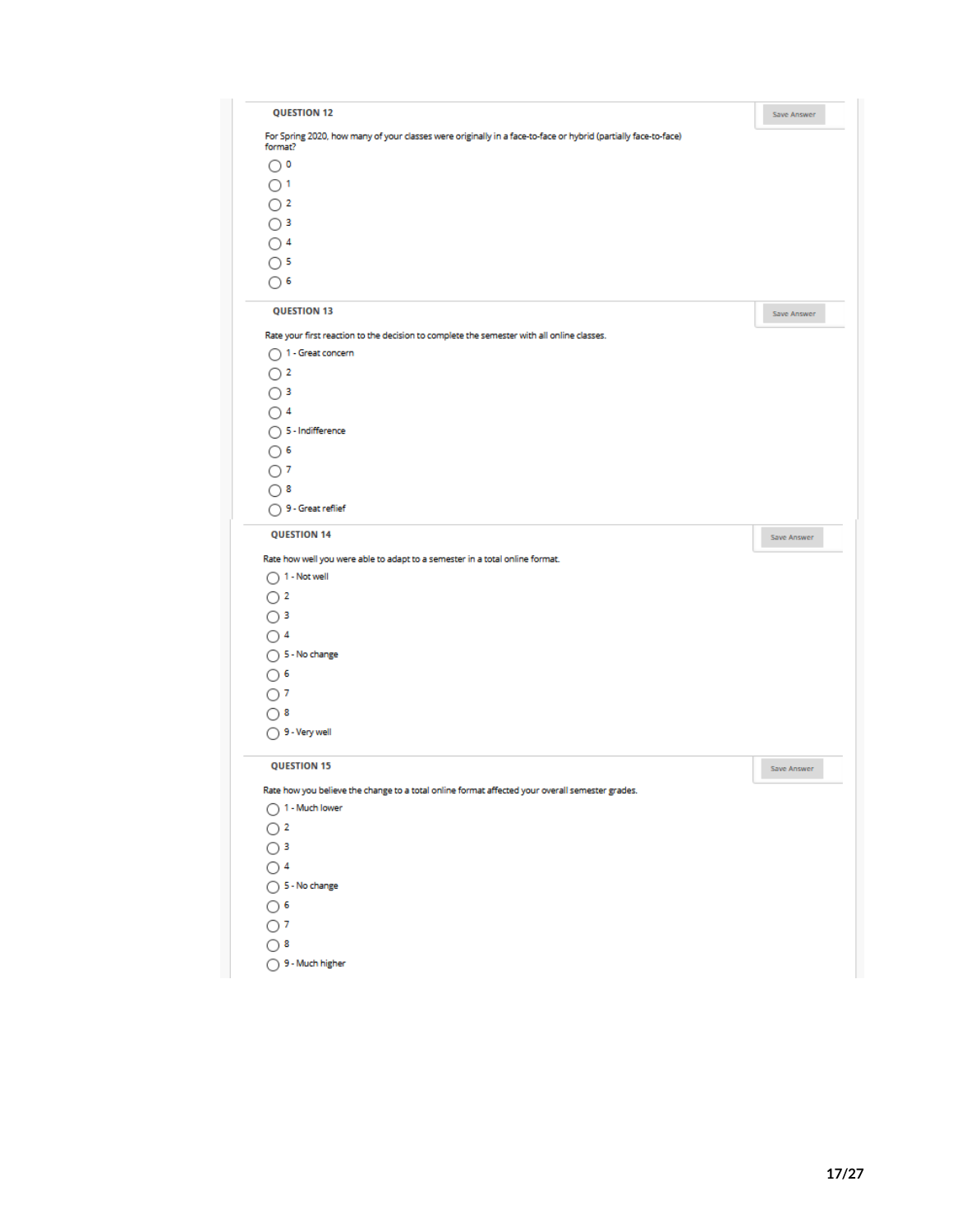| <b>QUESTION 16</b>                                                                                                                                                                                                                                                                                                                                                                                                                      | Save Answer                |
|-----------------------------------------------------------------------------------------------------------------------------------------------------------------------------------------------------------------------------------------------------------------------------------------------------------------------------------------------------------------------------------------------------------------------------------------|----------------------------|
| Rate how you believe the change to a total online format affected your overall learning of content.                                                                                                                                                                                                                                                                                                                                     |                            |
| ◯ 1 - Learned much less                                                                                                                                                                                                                                                                                                                                                                                                                 |                            |
| $\bigcirc$ 2                                                                                                                                                                                                                                                                                                                                                                                                                            |                            |
| $\bigcirc$ 3                                                                                                                                                                                                                                                                                                                                                                                                                            |                            |
| $\bigcap$ 4                                                                                                                                                                                                                                                                                                                                                                                                                             |                            |
| ◯ 5 - No change                                                                                                                                                                                                                                                                                                                                                                                                                         |                            |
| $\bigcirc$ 6                                                                                                                                                                                                                                                                                                                                                                                                                            |                            |
| ∩7                                                                                                                                                                                                                                                                                                                                                                                                                                      |                            |
| ි 8                                                                                                                                                                                                                                                                                                                                                                                                                                     |                            |
| 9 - Learned much more                                                                                                                                                                                                                                                                                                                                                                                                                   |                            |
| <b>OUESTION 17</b>                                                                                                                                                                                                                                                                                                                                                                                                                      | Save Answer                |
| Indicate your preference for the use of the following course feature for classes, in general.                                                                                                                                                                                                                                                                                                                                           |                            |
| instructor lectures captured as videos for viewing by students on their own schedule (asynchronous)                                                                                                                                                                                                                                                                                                                                     |                            |
| ◯ 9 - high use                                                                                                                                                                                                                                                                                                                                                                                                                          |                            |
| $\bigcirc$ 8                                                                                                                                                                                                                                                                                                                                                                                                                            |                            |
| ○7                                                                                                                                                                                                                                                                                                                                                                                                                                      |                            |
| ∩ 6                                                                                                                                                                                                                                                                                                                                                                                                                                     |                            |
| $\bigcap$ 5 - moderate use                                                                                                                                                                                                                                                                                                                                                                                                              |                            |
| $\bigcap$ 4                                                                                                                                                                                                                                                                                                                                                                                                                             |                            |
| $\bigcirc$ 3                                                                                                                                                                                                                                                                                                                                                                                                                            |                            |
|                                                                                                                                                                                                                                                                                                                                                                                                                                         |                            |
|                                                                                                                                                                                                                                                                                                                                                                                                                                         |                            |
|                                                                                                                                                                                                                                                                                                                                                                                                                                         |                            |
| <b>QUESTION 18</b>                                                                                                                                                                                                                                                                                                                                                                                                                      | Save Answer                |
|                                                                                                                                                                                                                                                                                                                                                                                                                                         |                            |
|                                                                                                                                                                                                                                                                                                                                                                                                                                         |                            |
|                                                                                                                                                                                                                                                                                                                                                                                                                                         |                            |
|                                                                                                                                                                                                                                                                                                                                                                                                                                         |                            |
|                                                                                                                                                                                                                                                                                                                                                                                                                                         |                            |
|                                                                                                                                                                                                                                                                                                                                                                                                                                         |                            |
|                                                                                                                                                                                                                                                                                                                                                                                                                                         |                            |
|                                                                                                                                                                                                                                                                                                                                                                                                                                         |                            |
|                                                                                                                                                                                                                                                                                                                                                                                                                                         |                            |
|                                                                                                                                                                                                                                                                                                                                                                                                                                         |                            |
| $\bigcirc$ 2<br><b>OUESTION 19</b>                                                                                                                                                                                                                                                                                                                                                                                                      | $\label{eq:2}$ Save Answer |
|                                                                                                                                                                                                                                                                                                                                                                                                                                         |                            |
|                                                                                                                                                                                                                                                                                                                                                                                                                                         |                            |
|                                                                                                                                                                                                                                                                                                                                                                                                                                         |                            |
|                                                                                                                                                                                                                                                                                                                                                                                                                                         |                            |
|                                                                                                                                                                                                                                                                                                                                                                                                                                         |                            |
|                                                                                                                                                                                                                                                                                                                                                                                                                                         |                            |
|                                                                                                                                                                                                                                                                                                                                                                                                                                         |                            |
|                                                                                                                                                                                                                                                                                                                                                                                                                                         |                            |
| ◯ 2<br>$\bigcap$ 1 - no use<br>$\bigcirc$ 8<br>∩7<br>∩6<br>$\bigcap$ 4<br>$\bigcap$ 3<br>$\bigcap$ 1 - no use<br>⊙8<br>○7<br>⊙ 6<br>$\bigcirc$ 4<br>∩в                                                                                                                                                                                                                                                                                  |                            |
| Indicate your preference for the use of the following course feature for classes, in general.<br>content-related videos from YouTube (or another free online source), not created by the instructor<br>(asynchronous)<br>○ 9 - high use<br>○ 5 - moderate use<br>Indicate your preference for the use of the following course feature for classes, in general.<br>computer games<br>◯ 9 - high use<br>◯ 5 - moderate use<br>$\bigcap$ 2 |                            |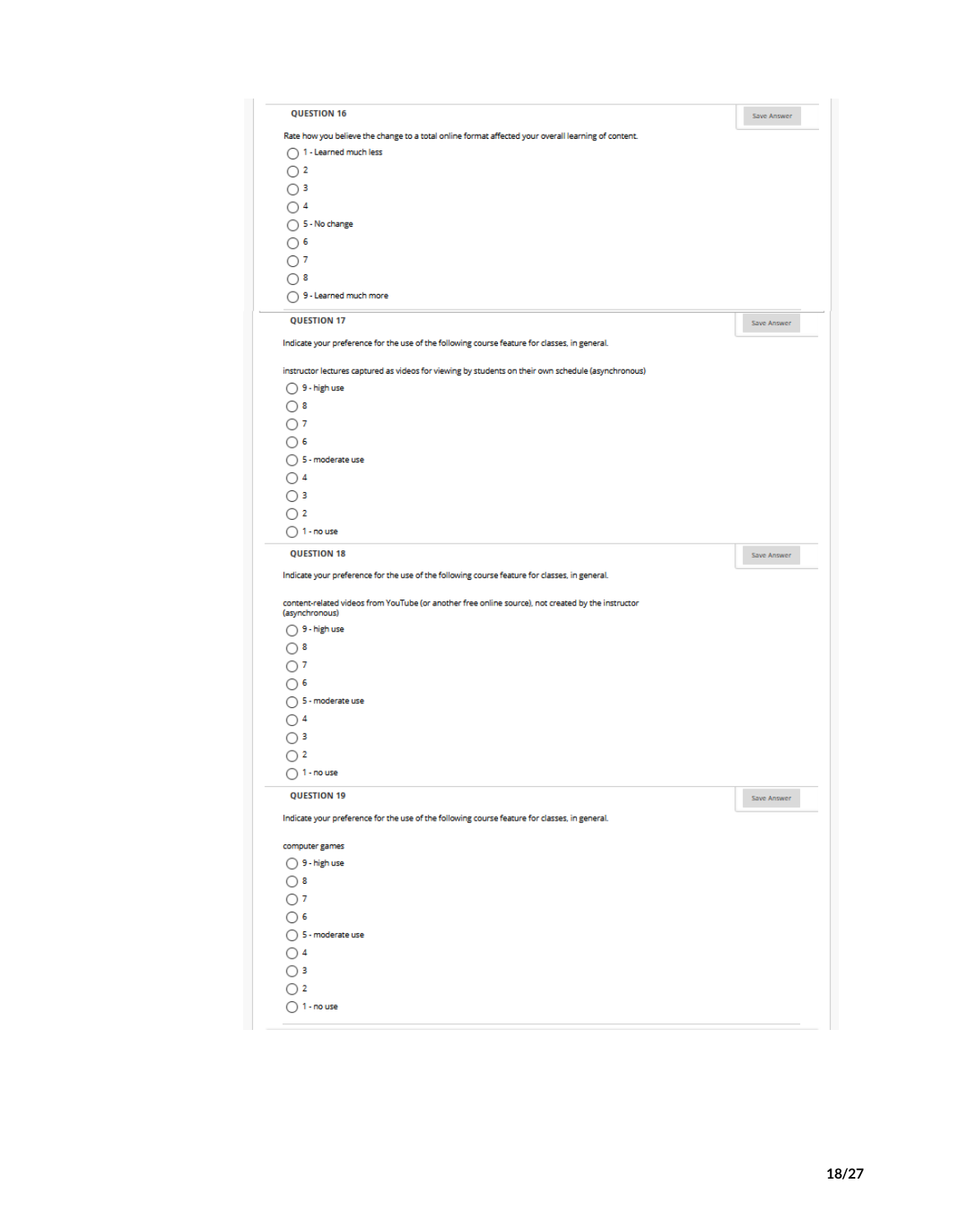| <b>OUESTION 20</b>                                                                            | Save Answer |
|-----------------------------------------------------------------------------------------------|-------------|
| Indicate your preference for the use of the following course feature for classes, in general. |             |
| computer simulations                                                                          |             |
| $\bigcirc$ 9 - high use                                                                       |             |
| ∩8                                                                                            |             |
| ○ 7                                                                                           |             |
| ∩6                                                                                            |             |
| ◯ 5 - moderate use                                                                            |             |
| $\bigcap$ 4                                                                                   |             |
| $\bigcirc$ 3                                                                                  |             |
| $\bigcap$ 2                                                                                   |             |
| $\bigcirc$ 1 - no use                                                                         |             |
| <b>QUESTION 21</b>                                                                            | Save Answer |
| Indicate your preference for the use of the following course feature for classes, in general. |             |
|                                                                                               |             |
| student online presentations of content related to the course                                 |             |
| ◯ 9 - high use                                                                                |             |
| $\bigcirc$ 8                                                                                  |             |
| ○"                                                                                            |             |
| ∩ 6                                                                                           |             |
| $\bigcap$ 5 - moderate use                                                                    |             |
| $\bigcirc$ 4                                                                                  |             |
| ∩ 3                                                                                           |             |
| $\bigcirc$ 2                                                                                  |             |
| $\bigcap$ 1 - no use                                                                          |             |
| <b>QUESTION 22</b>                                                                            | Save Answer |
| Indicate your preference for the use of the following course feature for classes, in general. |             |
| e-text content (e-books, online articles, online content to be read)                          |             |
| ◯ 9 - high use                                                                                |             |
| $\bigcirc$ 8                                                                                  |             |
| ∩ 7                                                                                           |             |
| ∩6                                                                                            |             |
| ◯ 5 - moderate use                                                                            |             |
| $\bigcap$ 4                                                                                   |             |
| $\bigcirc$ 3                                                                                  |             |
| ○ 2                                                                                           |             |
| $\bigcap$ 1 - no use                                                                          |             |
| <b>QUESTION 23</b>                                                                            | Save Answer |
| Indicate your preference for the use of the following course feature for classes, in general. |             |
|                                                                                               |             |
| activities (such as assignments) that involve online collaboration                            |             |
| ○ 9 - high use                                                                                |             |
|                                                                                               |             |
| $\bigcirc$ 8                                                                                  |             |
| $\bigcirc$ 7                                                                                  |             |
| $\bigcirc$ 6                                                                                  |             |
| ◯ 5 - moderate use                                                                            |             |
| $\bigcirc$ 4                                                                                  |             |
| $\bigcirc$ 3                                                                                  |             |
| $\bigcirc$ 2                                                                                  |             |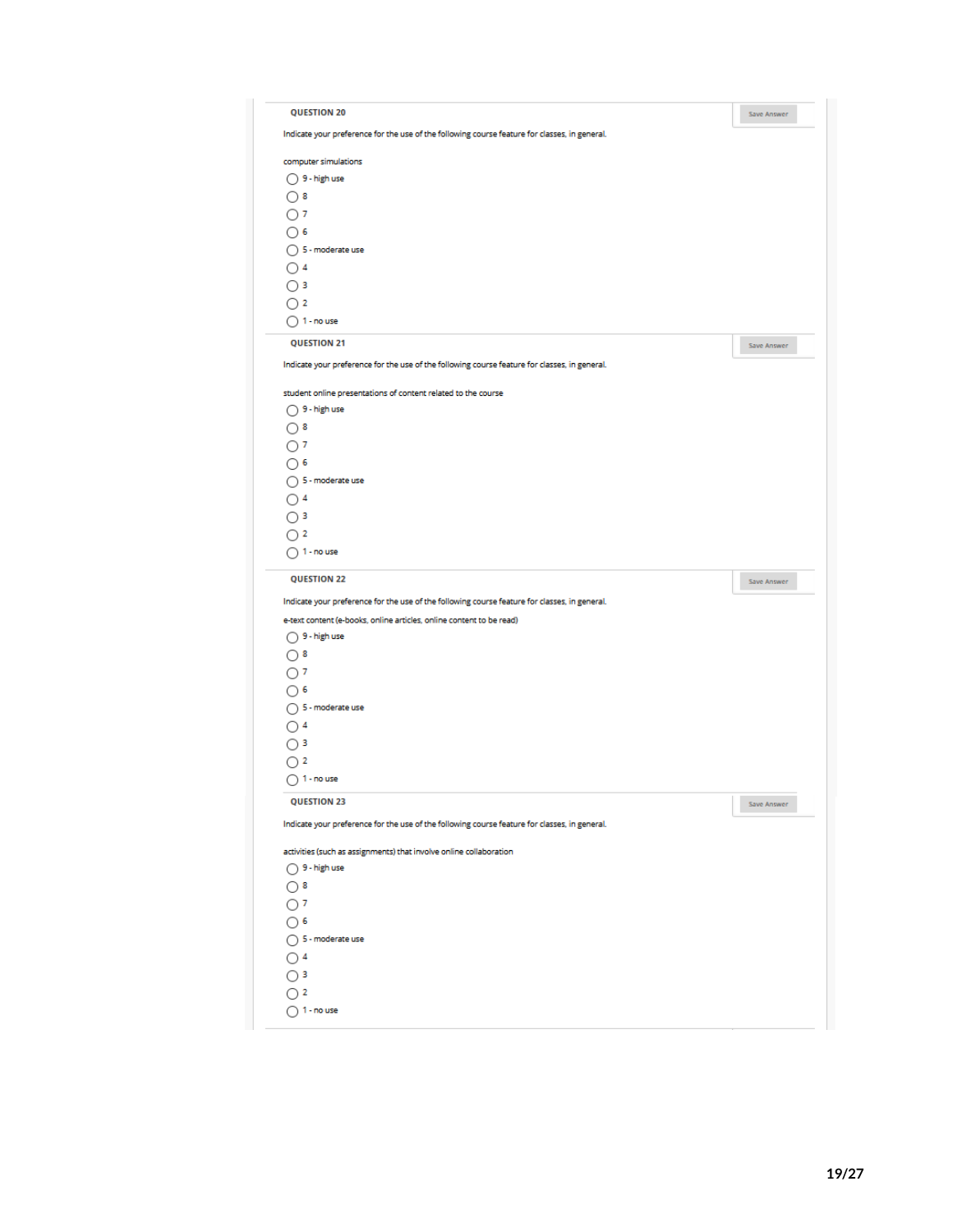| <b>OUESTION 24</b>                                                                                                                                                                     | Save Answer |
|----------------------------------------------------------------------------------------------------------------------------------------------------------------------------------------|-------------|
| Indicate your preference for the use of the following course feature for classes, in general.                                                                                          |             |
| online discussions among course participants (students and instructor) using discussion board tool<br>(asynchronous)                                                                   |             |
| $\bigcirc$ 9 - high use                                                                                                                                                                |             |
| ∩8                                                                                                                                                                                     |             |
| ∩ 7                                                                                                                                                                                    |             |
| ∩6                                                                                                                                                                                     |             |
| ◯ 5 - moderate use                                                                                                                                                                     |             |
| $\bigcap$ 4                                                                                                                                                                            |             |
| ∩з                                                                                                                                                                                     |             |
| 72                                                                                                                                                                                     |             |
| $\bigcap$ 1 - no use                                                                                                                                                                   |             |
|                                                                                                                                                                                        |             |
| QUESTION 25                                                                                                                                                                            | Save Answer |
| Indicate your preference for the use of the following course feature for classes, in general.                                                                                          |             |
|                                                                                                                                                                                        |             |
| online discussions among course participants (students and instructor) using video conferencing tool<br>(synchronous)                                                                  |             |
| $\bigcap$ 9 - high use                                                                                                                                                                 |             |
| ∩8                                                                                                                                                                                     |             |
| ∩ 7                                                                                                                                                                                    |             |
| ∩6                                                                                                                                                                                     |             |
| ◯ 5 - moderate use                                                                                                                                                                     |             |
| $\bigcap$ 4                                                                                                                                                                            |             |
| ∩з                                                                                                                                                                                     |             |
| $\bigcap$ 2                                                                                                                                                                            |             |
|                                                                                                                                                                                        |             |
| $\bigcap$ 1 - no use                                                                                                                                                                   |             |
| <b>QUESTION 26</b>                                                                                                                                                                     | Save Answer |
| Indicate your preference for the use of the following course feature for classes, in general.                                                                                          |             |
| lectures with clickers (these allow students listening to live lectures to respond to questions posed by the<br>lecturer to check for student comprehension of concepts) (synchronous) |             |
| $\bigcirc$ 9 - high use                                                                                                                                                                |             |
| ∩8                                                                                                                                                                                     |             |
| ∩ 7                                                                                                                                                                                    |             |
| ∩6                                                                                                                                                                                     |             |
| ◯ 5 - moderate use                                                                                                                                                                     |             |
| $\bigcap 4$                                                                                                                                                                            |             |
| ∩з                                                                                                                                                                                     |             |
| 72                                                                                                                                                                                     |             |
| $\bigcap$ 1 - no use                                                                                                                                                                   |             |
|                                                                                                                                                                                        |             |
| <b>QUESTION 27</b>                                                                                                                                                                     | Save Answer |
| Indicate your preference for the use of the following course feature for classes, in general.                                                                                          |             |
| course materials (e.g. presentation slides, detailed examples, templates, etc.) created by the instructor and                                                                          |             |
| available for download                                                                                                                                                                 |             |
| $\bigcirc$ 9 - high use                                                                                                                                                                |             |
| $\bigcirc$ 8                                                                                                                                                                           |             |
|                                                                                                                                                                                        |             |
| ∩1                                                                                                                                                                                     |             |
| ∩6                                                                                                                                                                                     |             |
| ◯ 5 - moderate use                                                                                                                                                                     |             |
| $\bigcap$ 4                                                                                                                                                                            |             |
| ◯ 3                                                                                                                                                                                    |             |
| $\bigcirc$ 2                                                                                                                                                                           |             |
| $\bigcirc$ 1 - no use                                                                                                                                                                  |             |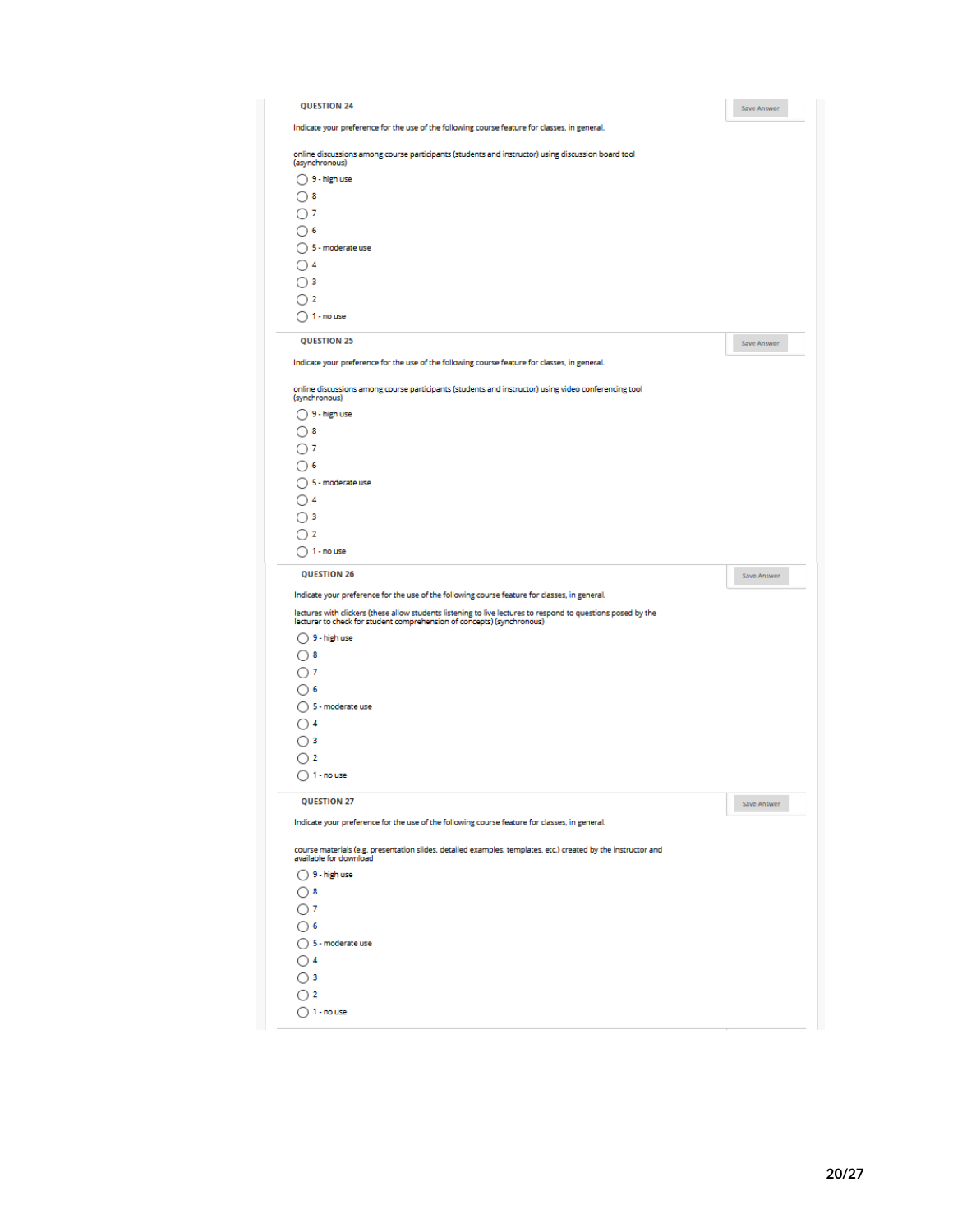|                                                                                                                                          | Save Answer |
|------------------------------------------------------------------------------------------------------------------------------------------|-------------|
| How important is the following course feature to your success in a class?                                                                |             |
| Contact information for technical support                                                                                                |             |
| 9 - very important                                                                                                                       |             |
| ೧ 8                                                                                                                                      |             |
| ∩ 7                                                                                                                                      |             |
| ∩ 6                                                                                                                                      |             |
| $\bigcirc$ 5 - neutral                                                                                                                   |             |
| $\bigcap$ 4                                                                                                                              |             |
| ◯∃                                                                                                                                       |             |
| $\bigcap$ 2                                                                                                                              |             |
| $\bigcap$ 1 - not important                                                                                                              |             |
| <b>QUESTION 29</b>                                                                                                                       | Save Answer |
| How important is the following course feature to your success in a class?                                                                |             |
| Prompt response to e-mail by instructor                                                                                                  |             |
| ◯ 9 - very important                                                                                                                     |             |
| $\bigcap$ 8                                                                                                                              |             |
| ∩ 7                                                                                                                                      |             |
| $\bigcap$ 6                                                                                                                              |             |
| $\bigcap$ 5 - neutral                                                                                                                    |             |
| $\bigcap$ 4                                                                                                                              |             |
| $\bigcirc$ 3                                                                                                                             |             |
| ∩ 2                                                                                                                                      |             |
| $\bigcap$ 1 - not important                                                                                                              |             |
| <b>QUESTION 30</b>                                                                                                                       |             |
|                                                                                                                                          | Save Answer |
| How important is the following course feature to your success in the class?                                                              |             |
|                                                                                                                                          |             |
| Assignment grades within a week                                                                                                          |             |
| $\bigcap$ 9 - very important                                                                                                             |             |
| $\bigcirc$ 8                                                                                                                             |             |
| ∩7                                                                                                                                       |             |
| ∩6                                                                                                                                       |             |
| ◯ 5 - neutral                                                                                                                            |             |
| $\bigcirc$ 4                                                                                                                             |             |
| $\bigcirc$ 3                                                                                                                             |             |
| $\bigcirc$ 2                                                                                                                             |             |
| $\bigcirc$ 1 - not important                                                                                                             |             |
| <b>OUESTION 31</b>                                                                                                                       | Save Answer |
| Which of the following impacts have you experienced as a result of the pandemic (mark all impacts that apply<br>or choose 'No impacts')? |             |
| Job loss                                                                                                                                 |             |
| Household income decrease                                                                                                                |             |
| Anxiety                                                                                                                                  |             |
| Increased difficulty in study from home                                                                                                  |             |
| A family or household member or I contracted COVID-19                                                                                    |             |
| Increased workload/work hours on the job                                                                                                 |             |
| Other<br>No impacts                                                                                                                      |             |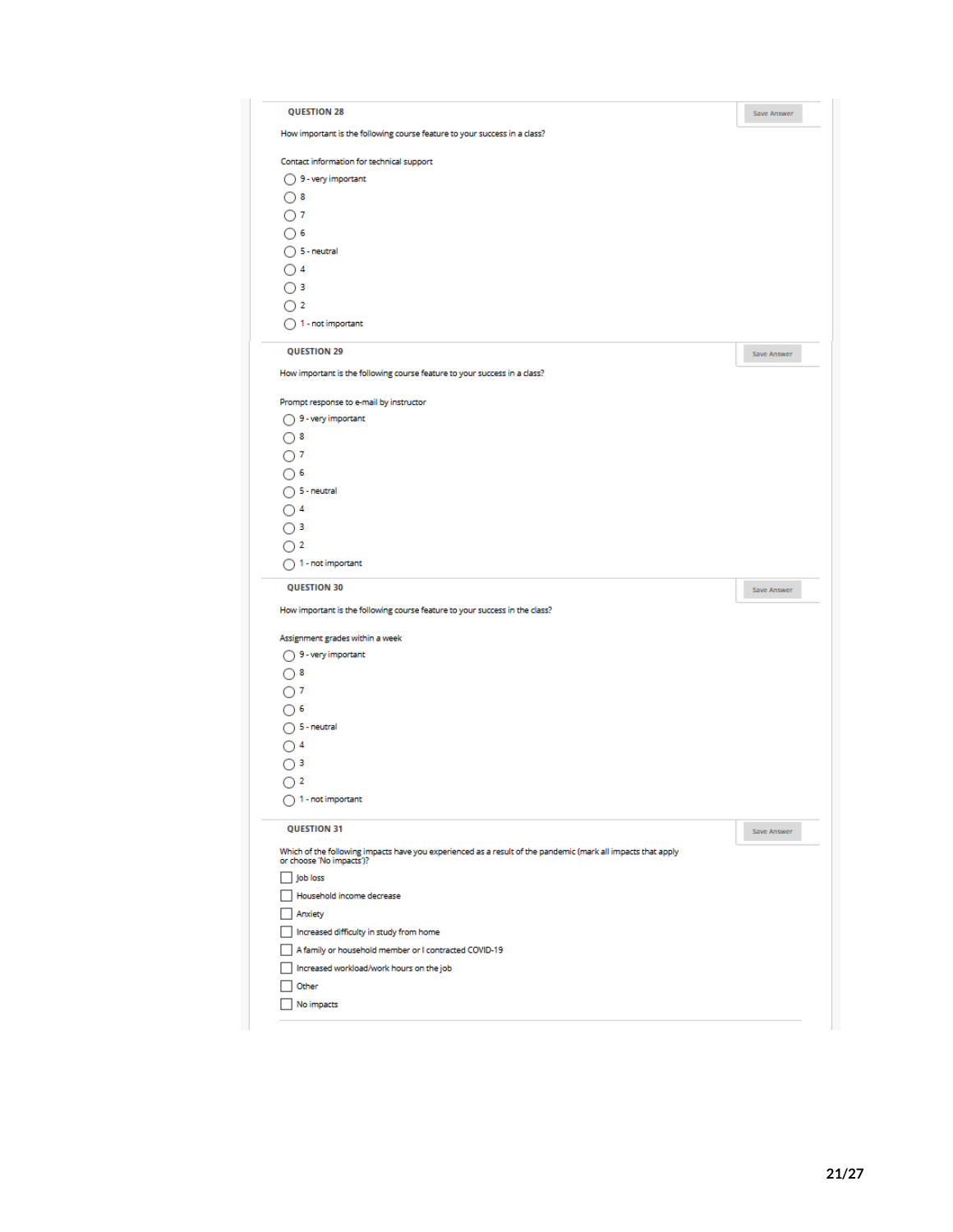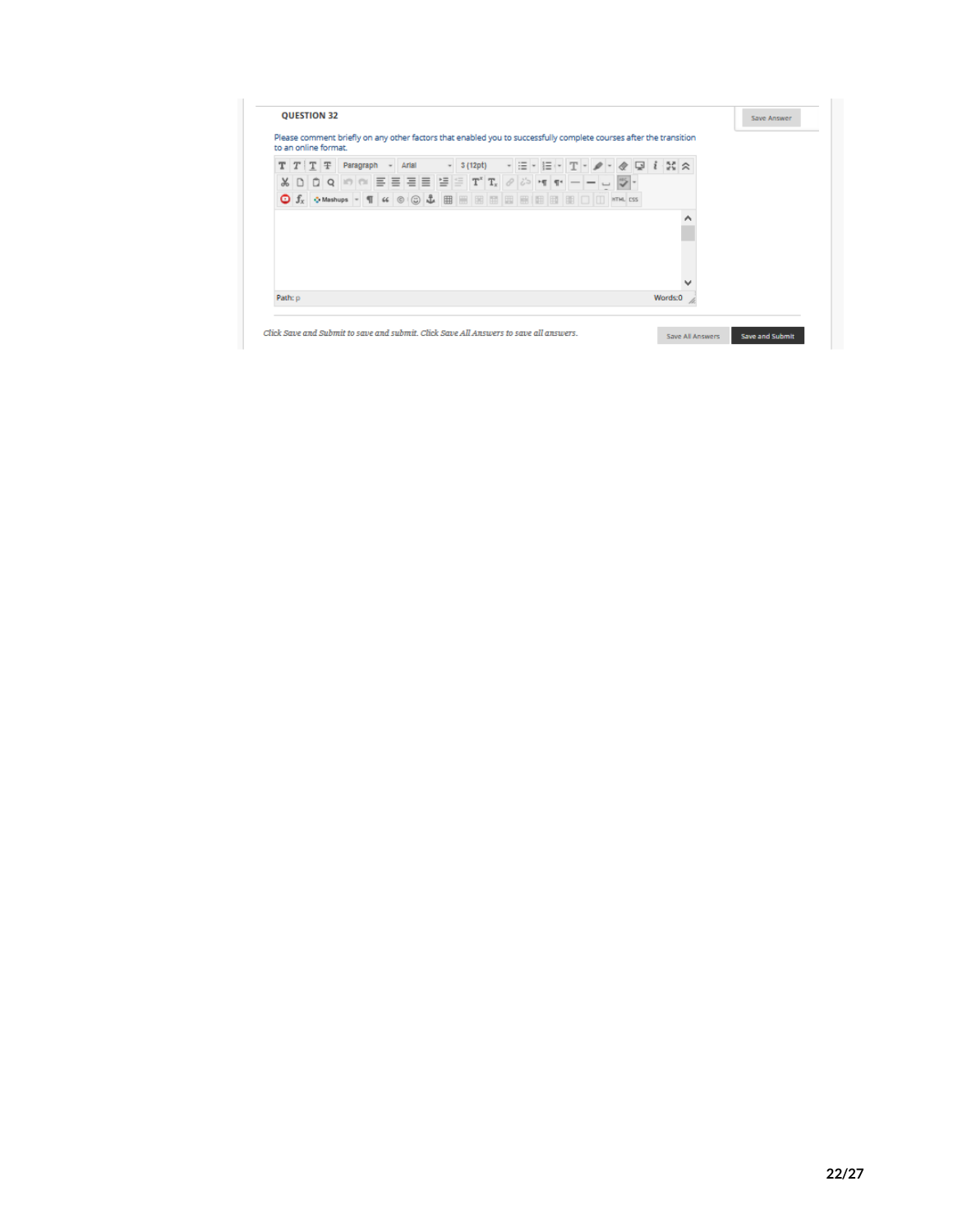## **References**

- <span id="page-22-0"></span>[1] M. Brownlee, 2020. [Online]. Available: [https://www.edsurge.com/news/2020-07-13-here](https://www.edsurge.com/news/2020-07-13-here-s-how-colleges-should-help-close-the-digital-divide-in-the-covid-era)[s-how-colleges-should-help-close-the-digital-divide-in-the-covid-era](https://www.edsurge.com/news/2020-07-13-here-s-how-colleges-should-help-close-the-digital-divide-in-the-covid-era)
- <span id="page-22-1"></span>[2] C. Binkley and J. Amy, "Financial hits pile up for colleges as some fight to survive," 04 2020. [Online]. Available: <https://apnews.com/article/673bffcda00bf5522153c15e6e0373d5>
- <span id="page-22-2"></span>[3] E. Whitford, "Pandemic worsened public higher ed's biggest challenges," 06 2020. [Online]. Available: [https://www.insidehighered.com/news/2020/06/24/coronavirus-pandemic](https://www.insidehighered.com/news/2020/06/24/coronavirus-pandemic-worsened-higher-eds-biggest-challenges-new-survey-shows)[worsened-higher-eds-biggest-challenges-new-survey-shows](https://www.insidehighered.com/news/2020/06/24/coronavirus-pandemic-worsened-higher-eds-biggest-challenges-new-survey-shows)
- <span id="page-22-3"></span>[4] G. Bryant, "Beyond the noise: Debriefing the Great Transition to Remote Learning." 06 2020. [Online]. Available: [https://tytonpartners.com/library/beyond-noise-debriefing-great](https://tytonpartners.com/library/beyond-noise-debriefing-great-transition-remote-learning-2/)[transition-remote-learning-2/](https://tytonpartners.com/library/beyond-noise-debriefing-great-transition-remote-learning-2/)
- <span id="page-22-4"></span>[5] M. Sharples, J. Taylor, and G. Vavoula, "Towards a theory of mobile learning," in *4th World Conference on mLearning*, 2005.
- <span id="page-22-5"></span>[6] N. Winters, "What is mobile learning," in *Big Issues in Mobile Learning*, M. Sharples, Ed., 2006, pp. 4–8.
- <span id="page-22-6"></span>[7] J. Marcus and The Hechinger Report, "Will this semester forever alter college? No, but some virtual tools will stick around," 04 2020. [Online]. Available: [https://hechingerreport.org/will](https://hechingerreport.org/will-this-semester-forever-alter-college-no-but-some-virtual-tools-will-stick-around/)[this-semester-forever-alter-college-no-but-some-virtual-tools-will-stick-around/](https://hechingerreport.org/will-this-semester-forever-alter-college-no-but-some-virtual-tools-will-stick-around/)
- <span id="page-22-7"></span>[8] C. Binkley, "Unimpressed by online classes, college students seek refunds," 05 2020. [Online]. Available: [https://abcnews.go.com/Politics/wireStory/unimpressed-online-classes](https://abcnews.go.com/Politics/wireStory/unimpressed-online-classes-college-students-seek-refunds-70483390)[college-students-seek-refunds-70483390](https://abcnews.go.com/Politics/wireStory/unimpressed-online-classes-college-students-seek-refunds-70483390)
- <span id="page-22-8"></span>[9] S. Wood, "NYU's LEARN highlights results from "College in the Time of Corona" survey. ," 10 2020. [Online]. Available: <https://diverseeducation.com/article/191727/>
- <span id="page-22-9"></span>[10] C. West, "Biggest gap year ever? Sixteen percent of high school seniors say they'll take a gap year," 5 2020. [Online]. Available: [https://hechingerreport.org/coronavirus-fears-are-about](https://hechingerreport.org/coronavirus-fears-are-about-to-produce-the-biggest-gap-year-ever-for-college-students)[to-produce-the-biggest-gap-year-ever-for-college-students](https://hechingerreport.org/coronavirus-fears-are-about-to-produce-the-biggest-gap-year-ever-for-college-students)
- <span id="page-22-10"></span>[11] N. Acevedo, "Colleges serving Hispanics take on urgent role to bridge the 'post-pandemic future," 04 2020. [Online]. Available: [https://www.nbcnews.com/news/latino/colleges](https://www.nbcnews.com/news/latino/colleges-serving-hispanics-take-urgent-role-bridge-post-pandemic-future-n1196016)[serving-hispanics-take-urgent-role-bridge-post-pandemic-future-n1196016](https://www.nbcnews.com/news/latino/colleges-serving-hispanics-take-urgent-role-bridge-post-pandemic-future-n1196016)
- <span id="page-22-14"></span>[12] L. Cruse, S. Contreras-Mendez, and T. Holtzman, *Prioritizing student parents in COVID-19 response and relief: Recommendations for federal and state policy*, R. Cruse, S. Contreras-Mendez, and T. Holtzman, Eds., 2020. [Online]. Available: [https://iwpr.org/iwpr-issues/student-parent](https://iwpr.org/iwpr-issues/student-parent-success-initiative/prioritizing-student-parents-in-covid-19-response-and-relief/Lindsey)[success-initiative/prioritizing-student-parents-in-covid-19-response-and-relief/Lindsey](https://iwpr.org/iwpr-issues/student-parent-success-initiative/prioritizing-student-parents-in-covid-19-response-and-relief/Lindsey)
- <span id="page-22-15"></span>[13] D. Douglas-Gabriel, "It's a lot to juggle': College students with children are overwhelmed this school year. ," 9 2020. [Online]. Available: [https://www.washingtonpost.com/education/](https://www.washingtonpost.com/education/2020/09/28/college-parents-coronavirus/) [2020/09/28/college-parents-coronavirus/](https://www.washingtonpost.com/education/2020/09/28/college-parents-coronavirus/)
- <span id="page-22-12"></span>[14] S. Hirt, "'I am the future': Students are fighting to defy college dropout stats during COVID-19," 07 2020. [Online]. Available: [https://www.usatoday.com/story/news/education/](https://www.usatoday.com/story/news/education/2020/07/15/college-fall-semester-2020-covid-low-income-students/5430134002/) [2020/07/15/college-fall-semester-2020-covid-low-income-students/5430134002/](https://www.usatoday.com/story/news/education/2020/07/15/college-fall-semester-2020-covid-low-income-students/5430134002/)
- <span id="page-22-11"></span>[15] S. M. Malcom, "Reimagining colleges and universities to make them more equitable," 07 2020. [Online]. Available: [https://www.scientificamerican.com/article/reimagining-colleges-and](https://www.scientificamerican.com/article/reimagining-colleges-and-universities-to-make-them-more-equitable/)[universities-to-make-them-more-equitable/](https://www.scientificamerican.com/article/reimagining-colleges-and-universities-to-make-them-more-equitable/)
- <span id="page-22-13"></span>[16] G. Anderson, "More pandemic consequences for underrepresented students," 16 2020. [Online]. Available: [https://www.insidehighered.com/news/2020/09/16/low-income-and](https://www.insidehighered.com/news/2020/09/16/low-income-and-students-color-greatest-need-pandemic-relief)[students-color-greatest-need-pandemic-relief](https://www.insidehighered.com/news/2020/09/16/low-income-and-students-color-greatest-need-pandemic-relief)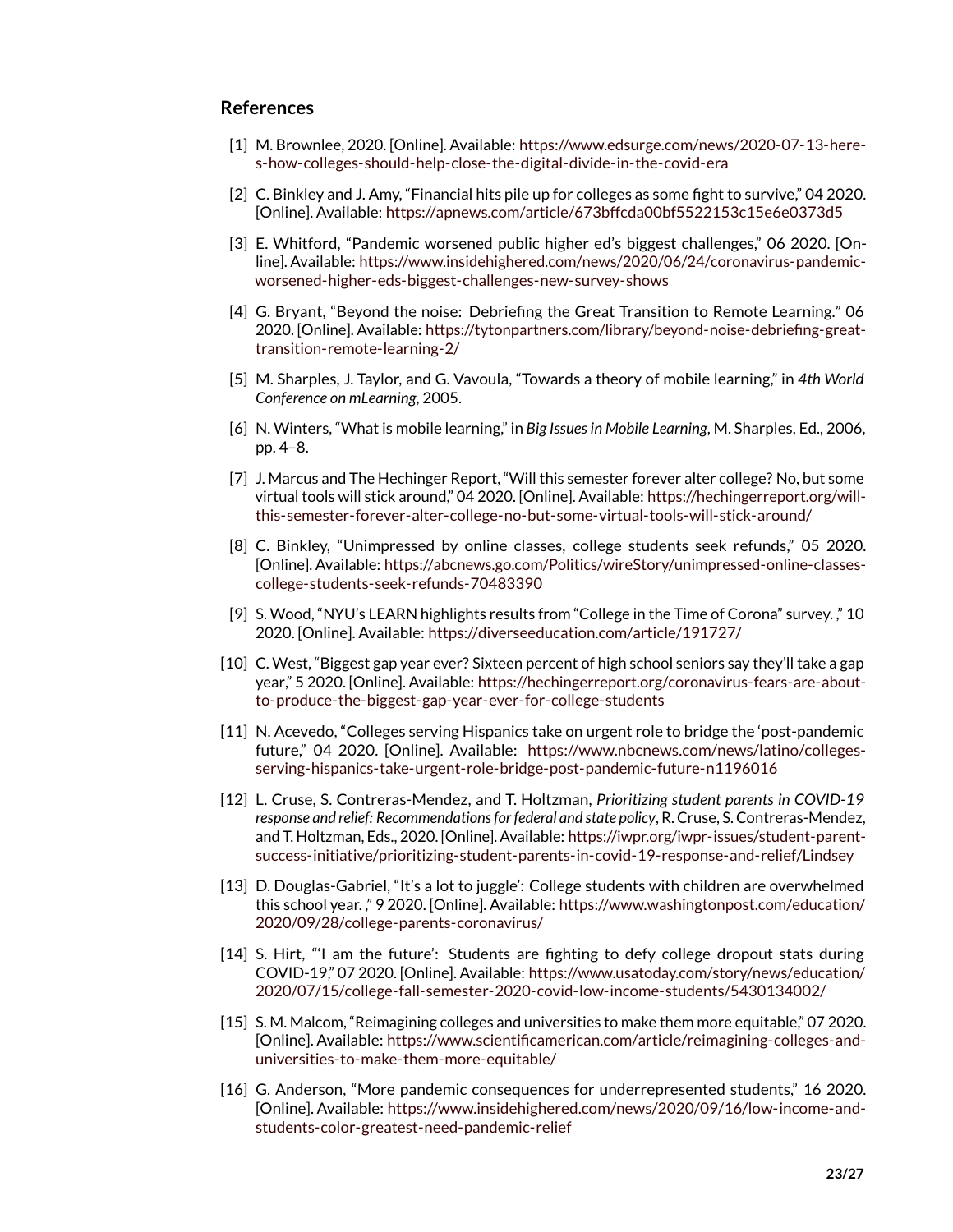- <span id="page-23-1"></span>[17] E. Redden, "Pandemic hurts student mental health," 07 2020. [Online]. Available: [https://www.insidehighered.com/news/2020/07/13/survey-finds-higher-prevalence](https://www.insidehighered.com/news/2020/07/13/survey-finds-higher-prevalence-depression-among-students-and-difficulties-accessing)[depression-among-students-and-difficulties-accessing](https://www.insidehighered.com/news/2020/07/13/survey-finds-higher-prevalence-depression-among-students-and-difficulties-accessing)
- <span id="page-23-0"></span>[18] K. Field, "How colleges are helping Latinx student cope with the pandemic," 09 2020. [Online]. Available: [https://www.educationdive.com/news/how-colleges-are-helping-latinx](https://www.educationdive.com/news/how-colleges-are-helping-latinx-students-cope-with-the-pandemic/585479/)[students-cope-with-the-pandemic/585479/](https://www.educationdive.com/news/how-colleges-are-helping-latinx-students-cope-with-the-pandemic/585479/)
- <span id="page-23-2"></span>[19] K. Haber, "Higher education looks to the fall and beyond." 04 2020. [Online]. Available: <http://smartbrief.com/>
- <span id="page-23-3"></span>[20] F. Bevins, J. Bryant, C. Krishnan, and J. Law, "Coronavirus: How should US higher education plan for an uncertain future?" 2020. [Online]. Available: [https://www.mckinsey.com/industries/public-sector/our-insights/coronavirus-how](https://www.mckinsey.com/industries/public-sector/our-insights/coronavirus-how-should-us-higher-education-plan-for-an-uncertain-future?cid=soc-app)[should-us-higher-education-plan-for-an-uncertain-future?cid=soc-app](https://www.mckinsey.com/industries/public-sector/our-insights/coronavirus-how-should-us-higher-education-plan-for-an-uncertain-future?cid=soc-app)
- <span id="page-23-4"></span>[21] R. Koenig, "As the pandemic persists, is the party over for campus Greek life? ," 05 2020. [Online]. Available: [https://www.edsurge.com/news/2020-05-21-as-the-pandemic-persists](https://www.edsurge.com/news/2020-05-21-as-the-pandemic-persists-is-the-party-over-for-campus-greek-life)[is-the-party-over-for-campus-greek-life](https://www.edsurge.com/news/2020-05-21-as-the-pandemic-persists-is-the-party-over-for-campus-greek-life)
- <span id="page-23-5"></span>[22] J. Dickler, "Due to pandemic, more than 13 million college students are worried about their financial future: Study," 08 2020. [Online]. Available: [https://www.cnbc.com/2020/08/31/](https://www.cnbc.com/2020/08/31/majority-of-college-students-are-worried-about-money-due-to-covid-19.html) [majority-of-college-students-are-worried-about-money-due-to-covid-19.html](https://www.cnbc.com/2020/08/31/majority-of-college-students-are-worried-about-money-due-to-covid-19.html)
- <span id="page-23-6"></span>[23] T. Bruck, "Student gap years increasing because of pandemic," 09 2020. [Online]. Available: [https://spectrumnews1.com/oh/dayton/news/2020/09/13/student-gap-years](https://spectrumnews1.com/oh/dayton/news/2020/09/13/student-gap-years-increasing-because-of-pandemic)[increasing-because-of-pandemic](https://spectrumnews1.com/oh/dayton/news/2020/09/13/student-gap-years-increasing-because-of-pandemic)
- <span id="page-23-9"></span>[24] K. Field, "This May Be the Worst Season of Summer Melt in Memory. Here's How Some Colleges Are Fighting It." 16 2020. [Online]. Available: [https://www.chronicle.com/article/](https://www.chronicle.com/article/This-May-Be-the-Worst-Season/249191) [This-May-Be-the-Worst-Season/249191](https://www.chronicle.com/article/This-May-Be-the-Worst-Season/249191)
- <span id="page-23-7"></span>[25] M. B. Horn, "Unprecedented numbers of students are taking a gap year. What should they do with the time?" 08 2020. [Online]. Available: [https://www.edsurge.com/news/2020-08-17-unprecedented-numbers-of-students](https://www.edsurge.com/news/2020-08-17-unprecedented-numbers-of-students-are-taking-a-gap-year-what-should-they-do-with-the-time)[are-taking-a-gap-year-what-should-they-do-with-the-time](https://www.edsurge.com/news/2020-08-17-unprecedented-numbers-of-students-are-taking-a-gap-year-what-should-they-do-with-the-time)
- [26] C. West, "With higher ed in limbo, students are switching to community colleges," 5 2020. [Online]. Available: [https://hechingerreport.org/with-higher-ed-in-limbo-students](https://hechingerreport.org/with-higher-ed-in-limbo-students-are-switching-to-community-colleges/)[are-switching-to-community-colleges/](https://hechingerreport.org/with-higher-ed-in-limbo-students-are-switching-to-community-colleges/)
- <span id="page-23-8"></span>[27] S. Jaschik, "Colleges could lose 20% of students," 04 2020. [Online]. Available: [https://insidehighered.com/admissions/article/2020/04/29/colleges-could-lose-20](https://insidehighered.com/admissions/article/2020/04/29/colleges-could-lose-20-percent-students-analysis-says) [percent-students-analysis-says](https://insidehighered.com/admissions/article/2020/04/29/colleges-could-lose-20-percent-students-analysis-says)
- <span id="page-23-10"></span>[28] E. Nadworny, "College spent months planning for fall but a COVID-19 surge is changing everything," 07 2020. [Online]. Available: [https://www.npr.org/2020/07/22/893525083/](https://www.npr.org/2020/07/22/893525083/colleges-spent-months-planning-for-fall-but-a-covid-19-surge-is-changing-everyth) [colleges-spent-months-planning-for-fall-but-a-covid-19-surge-is-changing-everyth](https://www.npr.org/2020/07/22/893525083/colleges-spent-months-planning-for-fall-but-a-covid-19-surge-is-changing-everyth)
- <span id="page-23-11"></span>[29] M. Roos, "Due to COVID-19, thousands of low-income students are deferring and dropping college plans," 5 2020. [Online]. Available: [https://thehill.com/opinion/education/498231](https://thehill.com/opinion/education/498231-due-to-covid-19-thousands-of-low-income-students-are-deferring-and-dropping) [due-to-covid-19-thousands-of-low-income-students-are-deferring-and-dropping](https://thehill.com/opinion/education/498231-due-to-covid-19-thousands-of-low-income-students-are-deferring-and-dropping)
- <span id="page-23-12"></span>[30] S. Miertschin, B. L. Stewart, and C. Goodson, "Mobile devices and lifelong learning: The student's perspective," *ASEE Computers in Education (CoED) Journal*, vol. 8, no. 7, pp. 80–93, 2017.
- [31] B. Stewart, S. Miertschin, and C. Goodson, "COVID-19 Transitions to online formats and pre-pandemic foundations for student success: Time management and lifestyle variables," *Journal of Higher Education Theory and Practice*, no. 10, pp. 20–20, 2020.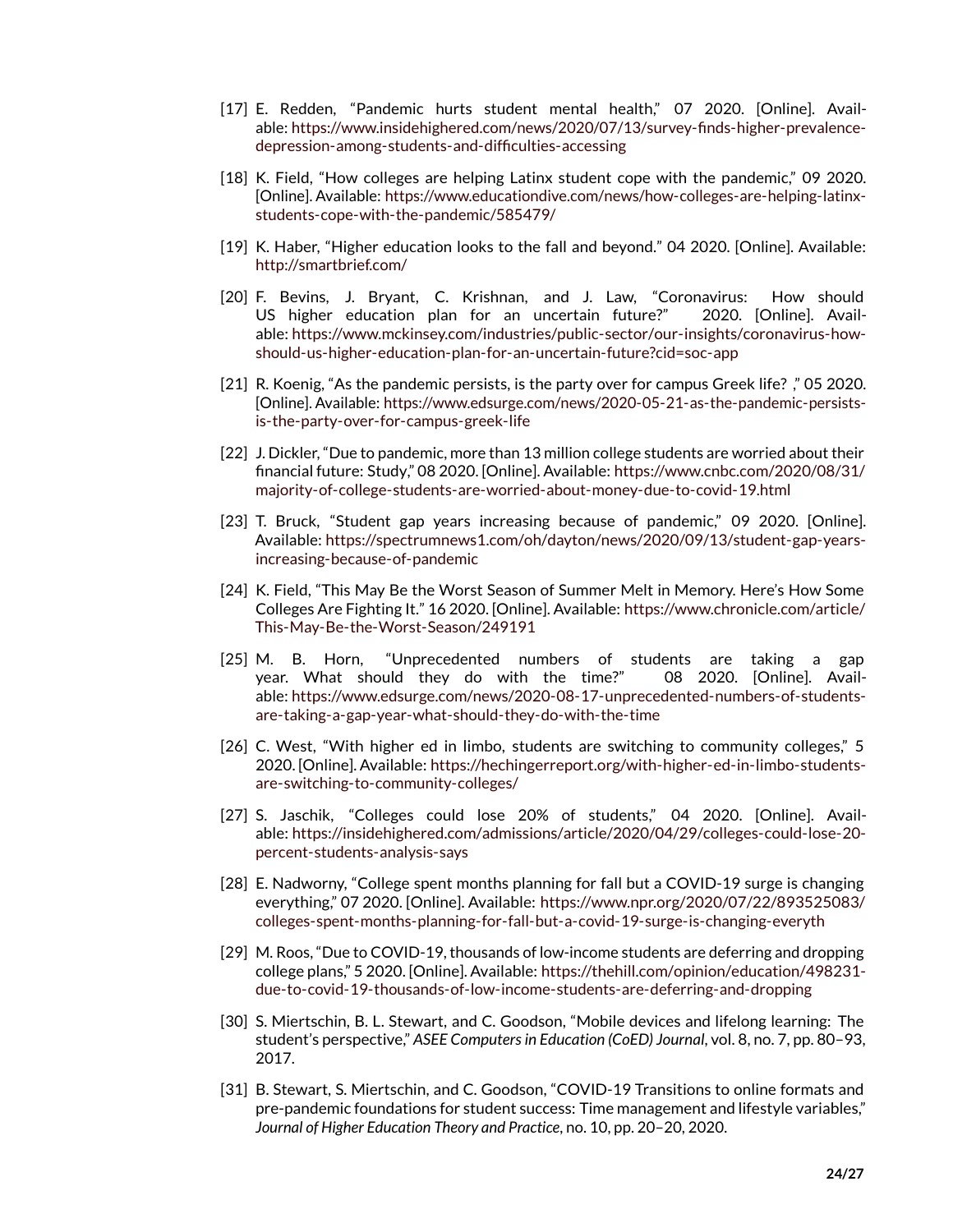- [32] B. L. Stewart, C. Goodson, and S. L. Miertschin, "Off-site faculty: Perspectives on online experiences," *Quarterly Review of Distance Education*, vol. 11, no. 3, pp. 187–191, 2011.
- [33] B. L. Stewart, C. Goodson, S. Miertschin, and L, "Global students / global faculty: A model for success factors in the use of off-site faculty," *Journal of Online Teaching and Learning*, vol. 6, no. 3, pp. 655–664, 2010.
- [34] S. Miertschin, C. Goodson, and B. L. Stewart, "Managing time in on-line courses: Student perceptions," *ASEE Computers in Education (CoED) Journal*, vol. 4, no. 2, pp. 101–112, 2013.
- [35] C. Goodson, S. Miertschin, and B. L. Stewart, "Time management skills and student performance in online courses," *ASEE Computers in Education (CoED) Journal*, vol. 7, no. 2, pp. 37–48, 2016.
- [36] C. Goodson, S. L. Miertschin, and B. L. Stewart, "Distance delivery of courses: What components are important to students?" *ASEE Computers in Education (CoED) Journal*, vol. 3, no. 1, pp. 47–58, 2012.
- [37] S. Miertschin, C. Goodson, and B. L. Stewart, "Mobile technology and student academic success: What do students find valuable?" *ASEE Computers in Education (CoED) Journal*, vol. 10, no. 1, pp. 1–10, 2019.
- [38] B. L. Stewart, C. Goodson, and S. L. Miertschin, "Offsite distance education faculty: A checklist of considerations," *Journal of Family and Consumer Sciences*, vol. 104, no. 4, pp. 15–27, 2012.
- [39] C. Goodson, S. Miertschin, and B. L. Stewart, "Design of on-line courses: Implications for student time management," *ASEE Computers in Education (CoED) Journal*, vol. 6, no. 1, pp. 92–105, 2015.
- [40] B. L. Stewart, C. E. Goodson, S. L. Miertschin, M. L. Norwood, and S. Ezell, "Online student support services: A case based on quality frameworks," *Journal of Online Learning and Teaching*, vol. 9, no. 2, pp. 290–303, 2013.
- <span id="page-24-0"></span>[41] B. Stewart, H. M. Hutchins, S. Ezell, D. D. Martino, and A. Bobba, "Mitigating challenges of using virtual reality in online courses: a case study," *Innovations in Education and Teaching International*, vol. 47, no. 1, pp. 103–113, 2010. [Online]. Available: [10.1080/14703290903525937;https://dx.doi.org/10.1080/14703290903525937](10.1080/14703290903525937; https://dx.doi.org/10.1080/14703290903525937)
- <span id="page-24-1"></span>[42] N. Saeed, Y. Yang, and S. Sinnappan, "Emerging web technologies in higher education: A case for incorporating blogs, podcasts and social bookmarks in a web programming course based on students' learning styles and technology preferences," *Educational Technology & Society*, vol. 12, no. 4, pp. 98–109, 2009.
- <span id="page-24-2"></span>[43] F. F. Watson, M. C. Bishop, and D. Ferdinand-James, "Instructional Strategies to Help Online Students Learn: Feedback from Online Students," *TechTrends*, vol. 61, no. 5, pp. 420–427, 2017. [Online]. Available: [10.1007/s11528-017-0216-y;https:](10.1007/s11528-017-0216-y; https://dx.doi.org/10.1007/s11528-017-0216-y) [//dx.doi.org/10.1007/s11528-017-0216-y](10.1007/s11528-017-0216-y; https://dx.doi.org/10.1007/s11528-017-0216-y)
- <span id="page-24-3"></span>[44] J. T. Mann and S. R. Henneberry, "Online versus Face-to-Face: Students' Preferences for College Course Attributes," *Journal of Agricultural and Applied Economics*, vol. 46, no. 1, pp. 1–19, 2014. [Online]. Available: [10.1017/s1074070800000602;https://dx.doi.org/10.1017/](10.1017/s1074070800000602; https://dx.doi.org/10.1017/s1074070800000602) [s1074070800000602](10.1017/s1074070800000602; https://dx.doi.org/10.1017/s1074070800000602)
- <span id="page-24-4"></span>[45] E. Yu, "Student-inspired optimal design of online learning for generation Z," *Journal of Educators Online*, vol. 17, no. 1, pp. 1–11, 2020.
- <span id="page-24-5"></span>[46] A. Y. Alqahtani and A. A. Rajkhan, "E-Learning Critical Success Factors during the COVID-19 Pandemic: A Comprehensive Analysis of E-Learning Managerial Perspectives," *Education Sciences*, vol. 10, no. 9, pp. 216–216, 2020. [Online]. Available: [10.3390/educsci10090216;](10.3390/educsci10090216; https://dx.doi.org/10.3390/educsci10090216) [https://dx.doi.org/10.3390/educsci10090216](10.3390/educsci10090216; https://dx.doi.org/10.3390/educsci10090216)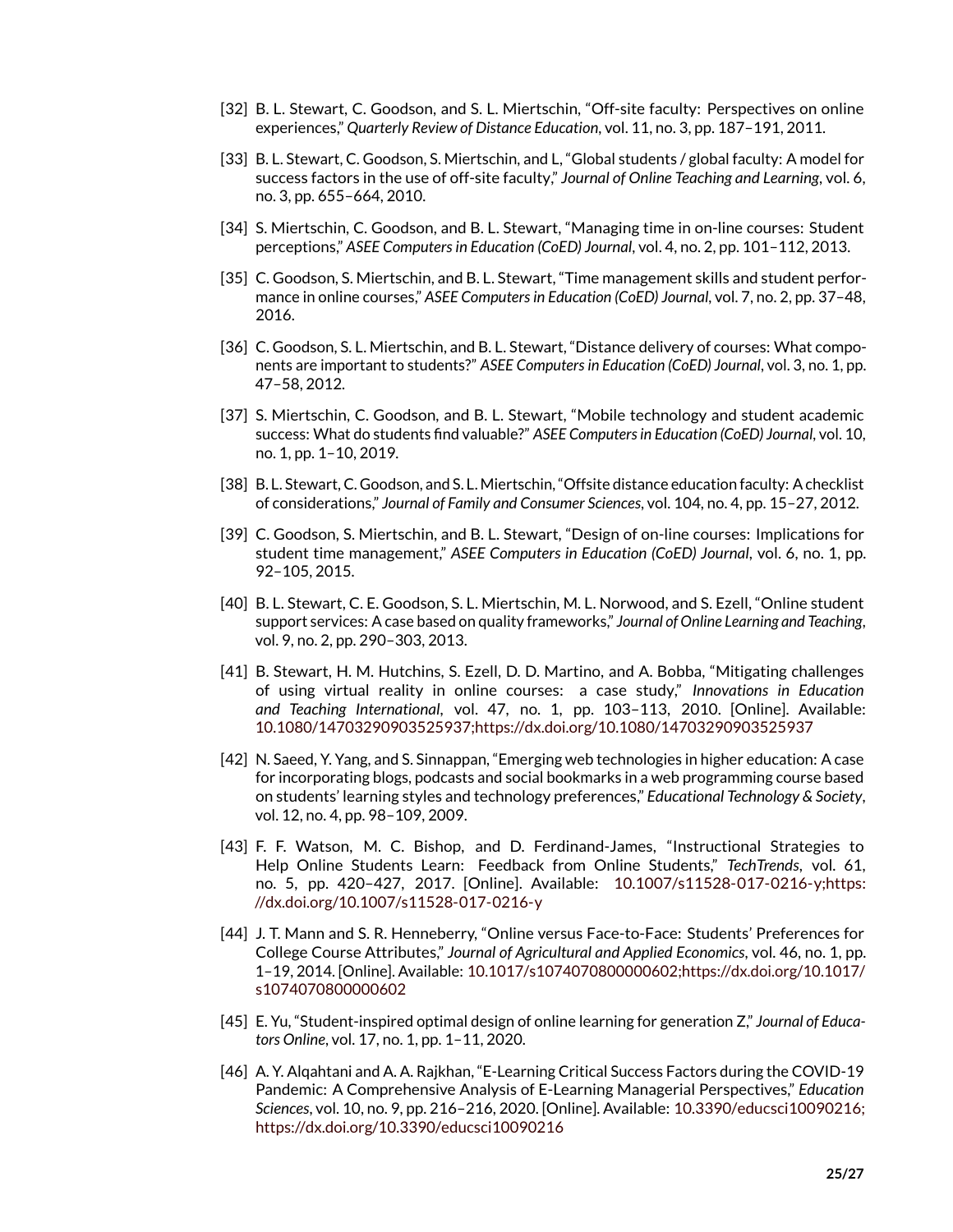- <span id="page-25-0"></span>[47] T. Klein, "Grades fail at motivating students. Intrinsic motivation works better," 2020. [Online]. Available: [https://www.edsurge.com/news/2020-05-21-grades-fail-at-motivating](https://www.edsurge.com/news/2020-05-21-grades-fail-at-motivating-students-intrinsic-motivation-works-better)[students-intrinsic-motivation-works-better](https://www.edsurge.com/news/2020-05-21-grades-fail-at-motivating-students-intrinsic-motivation-works-better)
- <span id="page-25-1"></span>[48] L. Gordon, "Endangered: Large university lecture hall classes," 06 2020. [Online]. Available: [https://edsource.org/2020/are-the-days-numbered-for-the-large-university](https://edsource.org/2020/are-the-days-numbered-for-the-large-university-lecture-hall-class/633619)[lecture-hall-class/633619](https://edsource.org/2020/are-the-days-numbered-for-the-large-university-lecture-hall-class/633619)
- <span id="page-25-2"></span>[49] M. Reisetter and G. Boris, "What works," *Quarterly Review of Distance Education*, vol. 5, no. 4, pp. 277–91, 2004.
- <span id="page-25-3"></span>[50] P. Ralston-Berg and L. Nath, "What Makes a Quality Online Course? The Student Perspective ," in *24th Annual Conference on Distance Teaching & Learning*, and others, Ed. American Sociological Association, August 2008. [Online]. Available: [https://www.researchgate.net/](https://www.researchgate.net/profile/Leda_Nath/publication/267792235_What_Makes_a_Quality_Online_Course_The_Student_Perspective/links/5644d0ce08ae451880a87db6.pdf) profile/Leda Nath/publication/267792235 What Makes a Quality Online Course The Student Perspective/links/5644d0ce08ae451880a87db6.pdf
- <span id="page-25-4"></span>[51] A. Young and C. Norgard, "Assessing the quality of online courses from the students' perspective," *The Internet and Higher Education*, vol. 9, pp. 107–115, 2006. [Online]. Available: [10.1016/j.iheduc.2006.03.001;https://dx.doi.org/10.1016/j.iheduc.2006.03.001](10.1016/j.iheduc.2006.03.001; https://dx.doi.org/10.1016/j.iheduc.2006.03.001)
- <span id="page-25-5"></span>[52] P. Harris, "Learning during the pandemic: What we wish our professors and mentors knew." 05 2020. [Online]. Available: [https://blogs.ams.org/mathmentoringnetwork/2020/05/05/](https://blogs.ams.org/mathmentoringnetwork/2020/05/05/learning-during-the-pandemic-what-we-wish-our-professors-and-mentors-knew/) [learning-during-the-pandemic-what-we-wish-our-professors-and-mentors-knew/](https://blogs.ams.org/mathmentoringnetwork/2020/05/05/learning-during-the-pandemic-what-we-wish-our-professors-and-mentors-knew/)
- <span id="page-25-6"></span>[53] A. C. Kimble-Hill, A. Rivera-Figueroa, B. C. Chan, W. A. Lawal, S. Gonzalez, M. R. Adams, G. L. Heard, J. L. Gazley, and B. Fiore-Walker, "Insights Gained into Marginalized Students Access Challenges During the COVID-19 Academic Response," *Journal of Chemical Education*, vol. 97, no. 9, pp. 3391–3395, 2020. [Online]. Available: [10.1021/acs.jchemed.0c00774;https:](10.1021/acs.jchemed.0c00774; https://dx.doi.org/10.1021/acs.jchemed.0c00774) [//dx.doi.org/10.1021/acs.jchemed.0c00774](10.1021/acs.jchemed.0c00774; https://dx.doi.org/10.1021/acs.jchemed.0c00774)
- <span id="page-25-7"></span>[54] I. Jung, "Asian learners' perception of quality in distance education and gender differences. ," *The International Review of Research in Open and Distributed Learning,*, vol. 13, no. 2, pp. 1–25, 2012. [Online]. Available: [doi.org/10.19173/irrodl.v13i2.1159;http:](doi.org/10.19173/irrodl.v13i2.1159; http://www.irrodl.org/index.php/irrodl/article/view/1159) [//www.irrodl.org/index.php/irrodl/article/view/1159](doi.org/10.19173/irrodl.v13i2.1159; http://www.irrodl.org/index.php/irrodl/article/view/1159)
- <span id="page-25-8"></span>[55] MarylandOnline, Inc, "The Quality Matters program rubric," 2008. [Online]. Available: <http://web.archive.org/web/20100911002421/http://www.qmprogram.org/rubric/>
- <span id="page-25-9"></span>[56] R. Phipps and J. Merisotis, "Quality on the line: Benchmarks for success in Internet-based distance education policy," in *The Institute of Higher Education Policy*, 2000.
- <span id="page-25-10"></span>[57] E. Nadworny, "Need a laptop? Colleges boost loaner programs amid pandemic," 08 2020. [Online]. Available: [https://www.npr.org/2020/08/15/902500905/need-a-laptop-colleges](https://www.npr.org/2020/08/15/902500905/need-a-laptop-colleges-boost-loaner-programs-amid-pandemic)[boost-loaner-programs-amid-pandemic](https://www.npr.org/2020/08/15/902500905/need-a-laptop-colleges-boost-loaner-programs-amid-pandemic)
- <span id="page-25-11"></span>[58] M. Amour, "How community colleges are serving the most vulnerable," 09 2020. [Online]. Available: [https://www.insidehighered.com/news/2020/09/10/community-colleges-pivot](https://www.insidehighered.com/news/2020/09/10/community-colleges-pivot-support-their-vulnerable-students)[support-their-vulnerable-students](https://www.insidehighered.com/news/2020/09/10/community-colleges-pivot-support-their-vulnerable-students)
- <span id="page-25-12"></span>[59] C. Sperance, "Hilton Hall? Colleges consider hotels as dormitories to speed up return to campus," 2020. [Online]. Available: [https://skift.com/2020/06/01/hilton-hall-colleges](https://skift.com/2020/06/01/hilton-hall-colleges-consider-hotels-as-dormitories-to-speed-up-return-to-campus/)[consider-hotels-as-dormitories-to-speed-up-return-to-campus/](https://skift.com/2020/06/01/hilton-hall-colleges-consider-hotels-as-dormitories-to-speed-up-return-to-campus/)
- <span id="page-25-13"></span>[60] A. Kyaw, "Report focuses on improving the mental health of students of color. ," 2020. [Online]. Available: <https://diverseeducation.com/article/190732/>
- <span id="page-25-14"></span>[61] E. Lauterborn, "Why the path to student success is different for Gen Z," 08 2020. [Online]. Available: [https://www.smartbrief.com/original/2020/08/why-path-student](https://www.smartbrief.com/original/2020/08/why-path-student-success-different-gen-z)[success-different-gen-z](https://www.smartbrief.com/original/2020/08/why-path-student-success-different-gen-z)